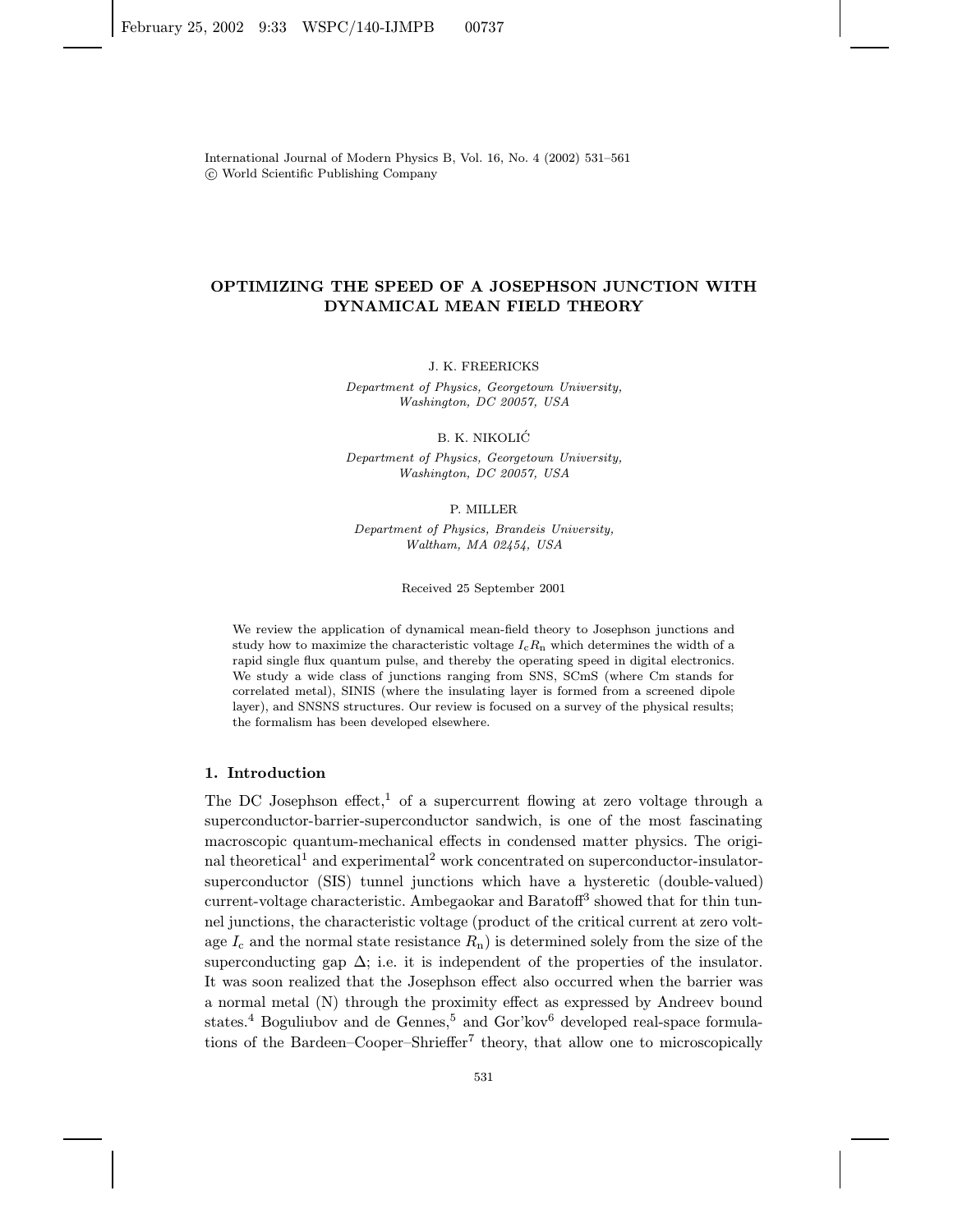model inhomogeneous Josephson junctions. The quasiclassical approach then progressed with the introduction of the (general) Eilenberger<sup>8</sup> and (dirty) Usadel<sup>9</sup> equations, which were simplifications appropriate for ballistic and diffusive junctions, respectively. The challenge was to determine the proper boundary conditions for the partial differential equations that were appropriate for the experimental situations to be analyzed and to include self-consistency in the calculations. On the experimental side, new efforts focusing on ScS junctions<sup>10</sup> (where c denotes a geometrical constriction) were shown to be particularly suited to the quasiclassical approach, as the superconductivity was not diminished in the superconductor as one approached the interface of the geometrical constriction (and both the boundary conditions and the self-consistency became trivial). IBM embarked on a significant application effort, $11$  where they created digital electronic circuits out of Pb and PbO based tunnel junctions and so-called latching technology (where the switching occurs between the zero voltage and finite-voltage parts of the  $I-V$  curve). It became apparent that this latch-based technology would never be fast enough to be competitive with the limits of semiconductor technology, so the IBM project waned in the early 1980's.

This was unfortunate, because a number of new breakthroughs occurred in the 1980's including the Nb-Al-AlO<sub>x</sub>-Nb process, developed at Bell Laboratories,<sup>12</sup> which is used today for state-of-the-art low- $T_c$  based digital electronics; the Blonder–Tinkham–Klapwijk<sup>13</sup> model, which illustrated how multiple Andreev reflections can explain subharmonic gap structures in the  $I-V$  characteristic of SNS junctions; the development of rapid-single-flux-quantum ( $RSFQ$ ) logic<sup>14</sup> which showed how to make digital circuits run at the fastest possible speeds that superconducting electronics are capable of (and requires nonhysteretic single-valued  $I-V$ characteristics); and the discovery of high-temperature superconductors<sup>15</sup> which may be able to operate at speeds much in excess of a THz. Finally, the interest in mesoscopic superconductivity<sup>16</sup> and nanotechnology have pushed efforts in the quasiclassical approach and Landauer-type approaches<sup>17</sup> to the point where it is a well-developed tool to describe low-temperature junctions in the clean and dirty limits. Some milestones of the quasiclassical approach are the prediction that  $I_c R_n$ can be increased over the Ambegaokar–Baratoff limit in point-contact junctions,<sup>18</sup> the ability to describe microscopic properties of SINIS junctions,<sup>19</sup> the application of multiple Andreev reflection theory<sup>20</sup> to submicron, self-shunted tunnel junctions,<sup>21</sup> and the understanding of how disorder modifies a clean junction through processes that take place at the Thouless energy.<sup>22</sup>

The success of the quasiclassical approach is dramatic and has been reviewed by numerous authors.<sup>23</sup> Nevertheless, there have been a number of new experimental results that examine Josephson junctions in regimes that lie outside the region of validity of the quasiclassical approach. These include (i) high- $T_c$ -based junctions<sup>24</sup> where the barrier is a correlated insulator with a charge redistribution occurring at the interface with the superconductor (grain boundaries, ion-damaged, interface engineered, or Co-doped junctions); (ii) highly transparent  $SSmS$  junctions<sup>25</sup>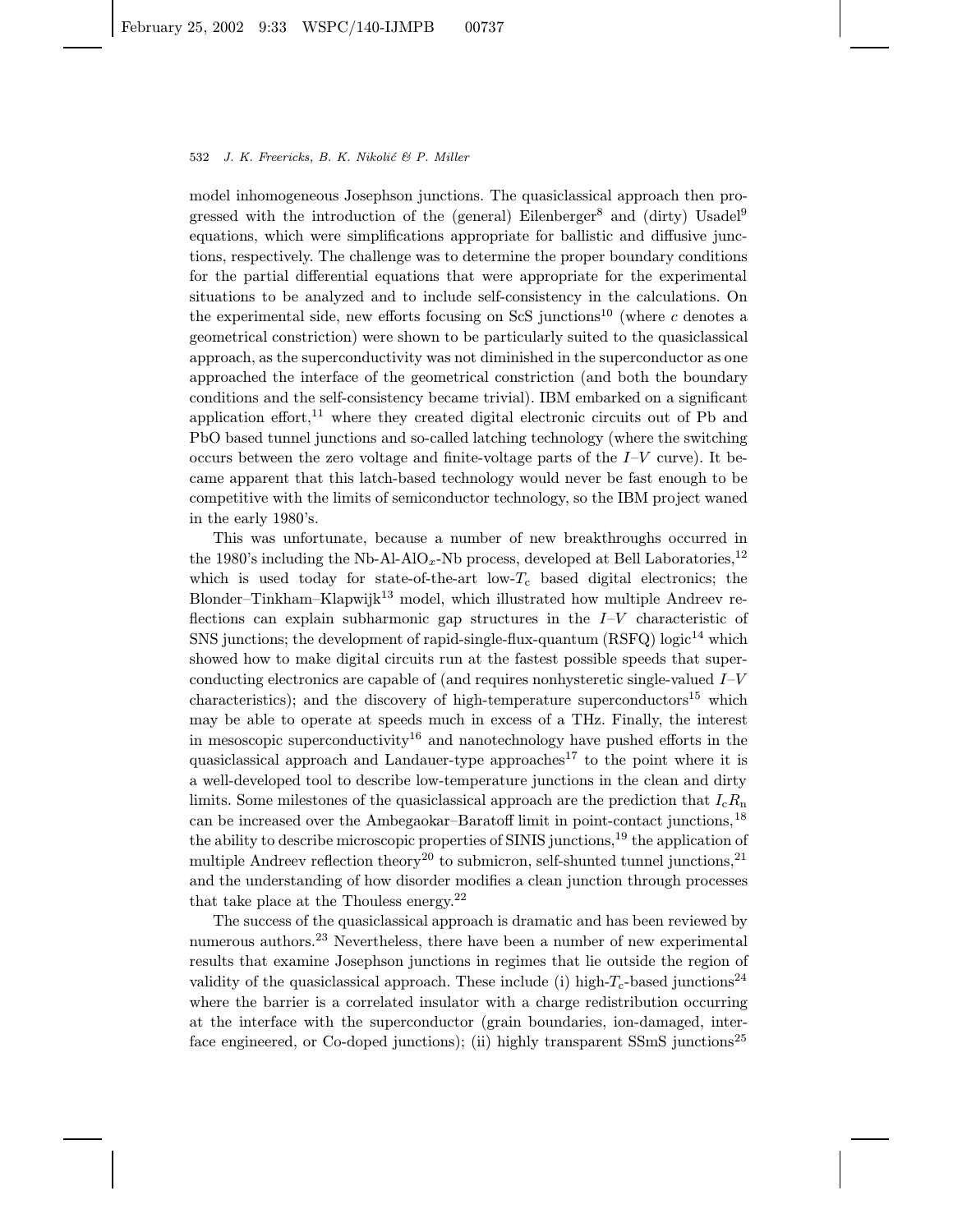(Sm denotes a heavily doped semiconductor playing the role of a phase-coherent N) where the barrier can have its properties tuned by engineering the doping of the semiconductor (which is usually chosen to be either Si or InAs); (iii) SCmS junctions<sup>26</sup> (Cm denotes a correlated metal) where the barrier is a correlated metal (or insulator) that lies close to the metal–insulator transition (such as  $\text{TaN}_x$ ); and (iv) mesoscopic short ballistic proximity-effect junctions<sup>27</sup> where the transport through the barrier is ballistic, but the barrier thickness is less than the normal metal coherence length. These are junctions that may have technological importance and which provide a number of theoretical challenges.

Our approach is complementary to the quasiclassical methods. We begin from a self-consistent many-body physics technique that automatically accounts for correlation effects and is best suited for short-coherence length superconductors (since there is no averaging over the Fermi length  $\lambda_F$ ). It uses the dynamical mean field theory<sup>28</sup> approach, as modified for inhomogeneous systems by Potthoff and Nolting.<sup>29</sup> We review briefly how these calculations are performed, but concentrate mainly on illustrating and explaining the results as applied to SNS and SNSNS structures,<sup>30</sup> SCmS junctions,<sup>31,32</sup> SINIS junctions<sup>33</sup> where the insulating layers are created by a mismatch of the Fermi energies of the S and N producing the charge redistribution of a screened dipole layer, and ballistic proximity-effect junctions.<sup>34</sup>

The coherence lengths in technologically interesting low- $T_c$  materials range from approximately 40 nm in Nb,<sup>35</sup> to 24 nm in NbTiN films,<sup>36</sup> to 5 nm in  $Nb<sub>3</sub>Sn$ ,<sup>37</sup> to a range of  $1-5$  nm for c-axis  $MgB_2$ .<sup>38</sup> In high- $T_c$  materials, the coherence length is typically<sup>39</sup> about 0.3 nm along the c-axis and  $1-2$  nm in the ab-plane. We choose to examine relatively short coherence length s-wave superconductors here, with the coherence length ranging from about  $1-2$  nm depending on the size of the unit cell (a more complete description is given below).

We focus mainly on the figure-of-merit (or characteristic voltage)  $I_c R_n$  of the junction. Typical values in low- $T_c$  junctions lie in the range between 50  $\mu$ V and 1.5 meV. The characteristic voltage determines the operating speed of a Josephson junction circuit element using RSFQ logic because the integral (over time) of the voltage pulse is equal to a flux quantum; hence the width of the pulse is inversely proportional to the height of the pulse which is determined by the characteristic voltage. This figure-of-merit has been analyzed in a number of different situations: (i) Ambegaokar and Baratoff<sup>3</sup> showed that  $I_cR_n = \pi\Delta/2e$  for tunnel junctions with vanishingly thin I layers ( $\Delta$  is the superconducting gap in the bulk); (ii) Kulik and Omelyanchuk<sup>18</sup> showed that for clean point-contact SNS junctions one has  $I_cR_n = \pi\Delta/e$  and for dirty (diffusive) point-contact junctions one has  $I_cR_n =$  $2\pi\Delta/(3e)$ ; Bardeen and Johnson<sup>40</sup> and Ishii<sup>41</sup> showed that long junctions have  $I_cR_n \propto ev_{\rm F}/L$ ; and (iv) Freericks, Nikolić, and Miller<sup>31</sup> showed that for clean wide three-dimensional SNS junctions, the characteristic voltage is limited by the product of the bulk critical current times the  $Sharvin<sup>42</sup>$  resistance, which typically is close to the above values. Experimentally, one finds a wide range of characteristic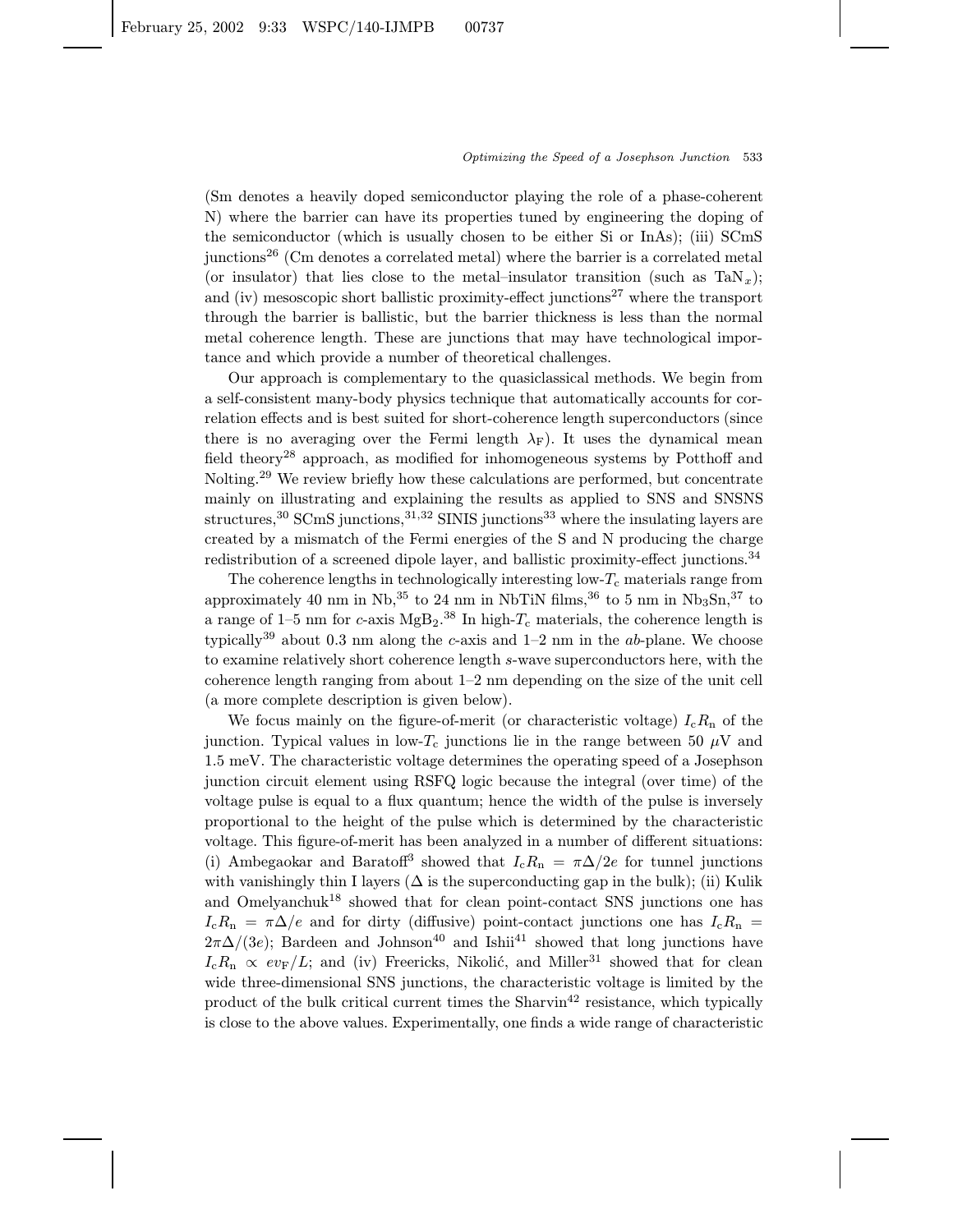voltages, especially as the barrier material is chosen to be a N, a Cm, a Sm, or a hybrid SINIS or SNSNS structure. One of the fundamental questions is how can one maximize the characteristic voltage while maintaining nonhysteretic  $I-V$ characteristics (tunnel junctions can be made nonhysteretic by shunting them with a low resistance metal shunt, which reduces the effective characteristic voltage, and thereby reduces performance, and requires more area for the shunted junctions on the chip).

Another aspect of the problem that is important for high current density, short coherence length junctions is the issue of self consistency.<sup>43,44</sup> The superconducting order parameter  $\Delta$  (or more correctly, the pair amplitude F which is the ratio of the order parameter to the interaction strength  $U; F = \Delta / |U|$  can be suppressed in the superconductor over a length scale on the order of the bulk superconducting coherence length (called the "inverse proximity effect"). In junctions where such a situation occurs, self consistency is critical for determining how the superconductivity varies through the junction and in determining the size of the supercurrent when there is a phase gradient over the system. In addition, if the superconducting gap is large enough that the ratio of  $\Delta$  to the Fermi energy  $\mu$  (measured from the bottom of the band) is nonnegligible, then there is intrinsic scattering induced by so-called  $\Delta/\mu$  terms.<sup>45</sup> Our calculational methods are inherently self-consistent, as the DMFT requires self consistency to properly determine the effects of many-body correlations. This ensures current conservation within our junctions.

### 2. Formalism

The junctions that we model contain stacked infinite planes, consisting of superconducting and barrier materials  $(B)$ . The junction is divided into two pieces  $-$  (i) a bulk superconducting piece and (ii) a self-consistently determined superconductorbarrier-superconductor piece. This is illustrated schematically in Fig. 1 where we show a self-consistent piece of 4 superconducting planes, 2 barrier planes, and 4 superconducting planes, embedded in semi-infinite bulk superconductors on the left and the right. In our calculations, we always choose 30 self-consistently determined superconducting planes, and from 1 to 80 barrier planes (the word "barrier" is used to generically describe the "weak-link" material which can be a N, Sm, Cm, or a more complicated hybrid structure). The planar directions are denoted by  $x$  and y, while the inhomogeneous direction (perpendicular to the planes) is called the  $z$ direction.

The system is discretized to a lattice (of lattice constant  $a$ ) that represents the unit cells of the underlying ionic lattice of the junction. This allows one to include arbitrary bandstructure and pairing symmetry effects.<sup>46</sup> We choose a simple cubic lattice with a nearest neighbor hopping integral  $t = 1$  to describe the conduction band (we choose the hopping integral to be the same for the S and the B for simplicity; this choice can be relaxed at the cost of introducing additional parameters). The S is modeled by an attractive Hubbard model, $47$  with an instantaneous attraction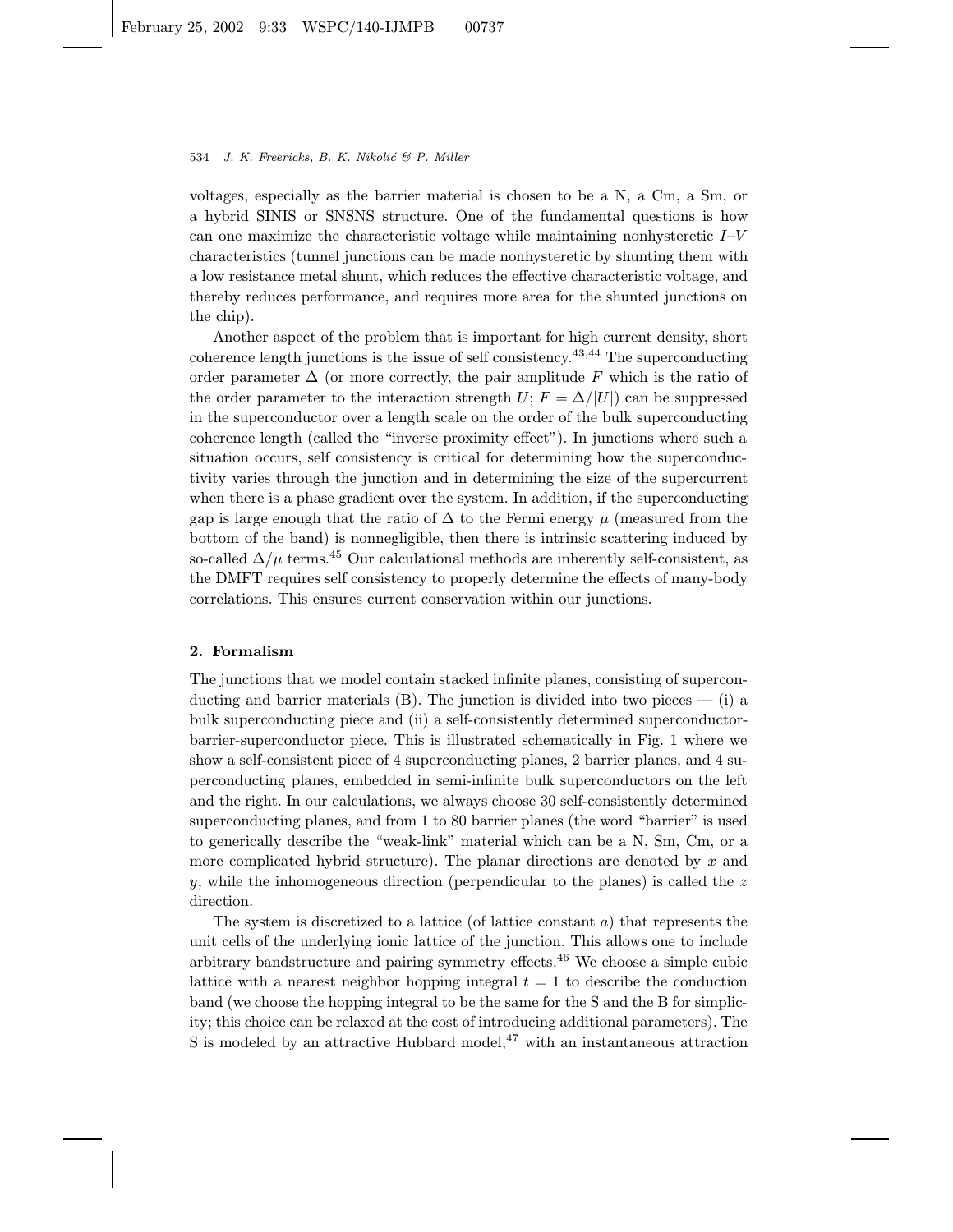

Fig. 1. Inhomogeneous planar structure of the modeled Josephson junction. The junction is separated into two pieces: (i) a bulk superconductor piece and (ii) a self-consistently determined superconductor-barrier-superconductor sandwich. In calculations reported here, we always use 30 S planes (about 8 times the bulk coherence length) and the barrier size ranges from 1 to 80 planes.

 $U = -2$ . The Hubbard model is solved by an s-wave Hartree–Fock approximation, which is equivalent to the BCS approximation<sup>7</sup> except that the energy cutoff is determined by the electronic bandwidth rather than the phonon frequency.<sup>44</sup> The bulk superconducting transition temperature is  $T_c = 0.112$  and the superconducting gap at zero temperature is  $\Delta = 0.198$ , which yields the expected BCS gap ratio  $2\Delta/k_BT_c \approx 3.6$ . The bulk coherence length  $\xi_s$  is found by fitting the decay of the pair amplitude  $F$  due to the "inverse proximity effect" at the SN interface.<sup>30</sup> We find  $\xi_{\rm S} \approx 3.7a$ , which agrees well with the BCS prediction of  $\xi_{\rm S} = \hbar v_{\rm F}^{\rm S}/\pi\Delta$  with  $v_{\rm F}^{\rm S}$  chosen as an appropriate average over the Fermi surface (for lattices with a lattice constant  $a \approx 0.3{\text -}0.6$  nm, we find  $\xi_s \approx 1{\text -}2$  nm). The bulk critical current per unit area is  $I_{\text{c,bulk}} = 0.0289(2et)/\hbar a^2$ . The value of our bulk critical current density is slightly higher than the one determined by a Landau depairing velocity  $v_{\rm d} = \Delta/\hbar k_{\rm F}$  ( $j_{\rm c, bulk} = env_{\rm d}$ , where the density of electrons is  $n = k_{\rm F}^3/2\pi^2$ , assuming a spherical Fermi surface) because of the possibility to have gapless superconductivity in three dimensions at superfluid velocities slightly exceeding<sup>48</sup>  $v<sub>d</sub>$  (note that  $k_F$  is direction-dependent for a cubic lattice at half-filling). Calculations on our junction are performed at a temperature of  $T = 0.01$ , which is effectively at the zero-temperature limit  $(T/T_c \approx 0.09)$  for the superconducting properties.

The barrier material will be chosen to be either a clean normal metal (which has  $U = 0$ ) or an annealed binary disordered material described by the spin-one-half Falicov–Kimball model.<sup>49</sup> The Falicov–Kimball model has two types of particles: (i) conduction electrons (which do not interact with themselves) and (ii) static ions,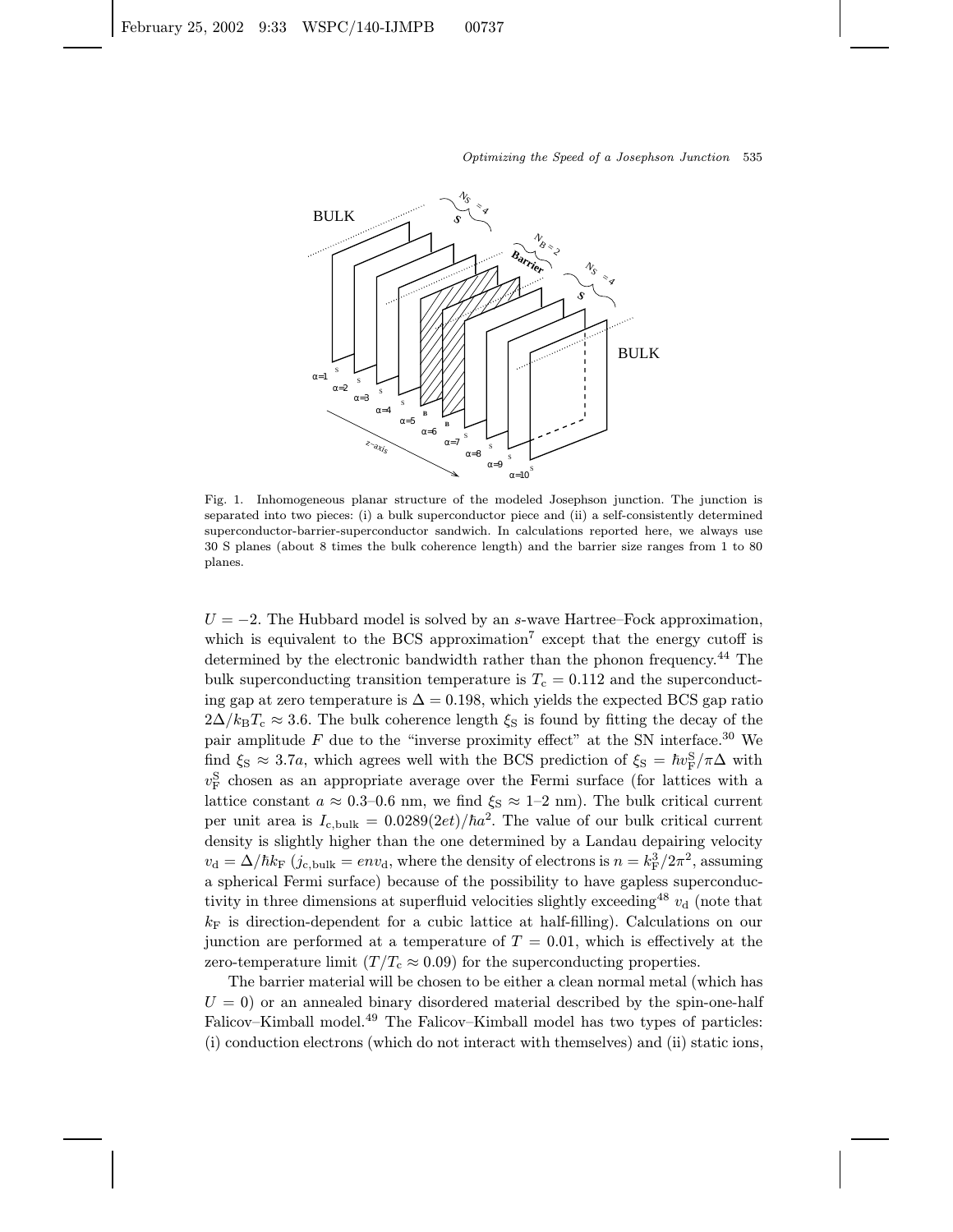which can be thought of as classical particles that occupy a lattice site i if  $w_i = 1$  and do not occupy a lattice site if  $w_i = 0$ . There is an interaction between the conduction electrons and the static ions denoted by  $U_i^{\text{FK}}$ , which results in an annealed binary distribution of the disorder. When the barrier is a clean normal metal, then one can calculate the coherence length of the junction to be  $\xi_0 = \hbar v_{\rm F}^{\rm N} / (\pi \Delta)$ ; in junctions where the hopping integral and Fermi level in the S and N are chosen to be the same, we always have  $\xi_0 = \xi_{\rm S}$ . This result does not hold in Sm barriers, because there is usually significant mismatch of the Fermi velocities, yielding different length scales. Nor does it hold in Cm junctions where the concept of a Fermi velocity is ill defined, and the length scale  $\xi_0$  can only be estimated by mapping onto an effective disordered Fermi liquid and comparing the diffusive Thouless energy to the superconducting gap.

The final interaction that we have in our system is a long-range classical Coulomb interaction, which generates a self-consistently determined electric potential  $V_i^{\text{C}}$ . This Coulomb interaction arises when the chemical potential of the S differs from that of the B. When these materials are assembled to form a Josephson junction, the overall chemical potential is fixed to be that of the S. The B layers then are at the wrong chemical potential, so a charge redistribution occurs, with charge shifting most near the SB interface. The value of the Coulomb potential  $V^C$ at the αth plane is found by adding the potentials from every other plane that has a total electronic charge that differs from the bulk charge density of the respective plane (S or B). These potentials cause a local shift of the chemical potential equal to  $V_i = eV_i^C$ . These potentials must be self-consistently calculated, so that the potential shift at a given plane, is equal to precisely the magnitude of shift needed to create the redistributed charge density of the plane (a more complete discussion will be given below). If the chemical potentials of the bulk S and B are equal to each other, then all  $V_i$  vanish.

Hence the Hamiltonian of the junction is

$$
H = -\sum_{\langle ij\rangle\sigma} c_{i\sigma}^{\dagger} c_{j\sigma} + \sum_{i} U_{i} \left( c_{i\uparrow}^{\dagger} c_{i\uparrow} - \frac{1}{2} \right) \left( c_{i\downarrow}^{\dagger} c_{i\downarrow} - \frac{1}{2} \right)
$$
  
+ 
$$
\sum_{i\sigma} U_{i}^{\text{FK}} c_{i\sigma}^{\dagger} c_{i\sigma} \left( w_{i} - \frac{1}{2} \right) + \sum_{i} (V_{i} + \Delta E_{\text{F}}) \left( c_{i\uparrow}^{\dagger} c_{i\uparrow} + c_{i\downarrow}^{\dagger} c_{i\downarrow} \right), \qquad (1)
$$

where  $c_{i\sigma}^{\dagger}$  ( $c_{i\sigma}$ ) creates (destroys) an electron of spin  $\sigma$  at site i on a simple cubic lattice,  $U_i = -2$  is the attractive Hubbard interaction for sites within the superconducting planes,  $U_i^{\text{FK}}$  is the Falicov–Kimball interaction for planes within the barrier,  $w_i$  is a classical variable that equals 1 if a disorder ion occupies site i and is zero if no disorder ion occupies site i,  $V_i$  is the self-consistently determined Coulomb potential energy (if there is a charge redistribution), and  $\Delta E_{\rm F} = E_{\rm F}^{\rm N} - E_{\rm F}^{\rm S}$  is the mismatch of Fermi levels in the S and B ( $\Delta E_{\rm F}$  always vanishes in the S, but may be nonzero in the B). A chemical potential  $\mu$  is employed to determine the filling. The superconductor is always chosen to be at half filling here  $(n<sub>S</sub> = 1)$ , hence  $\mu = 0$ .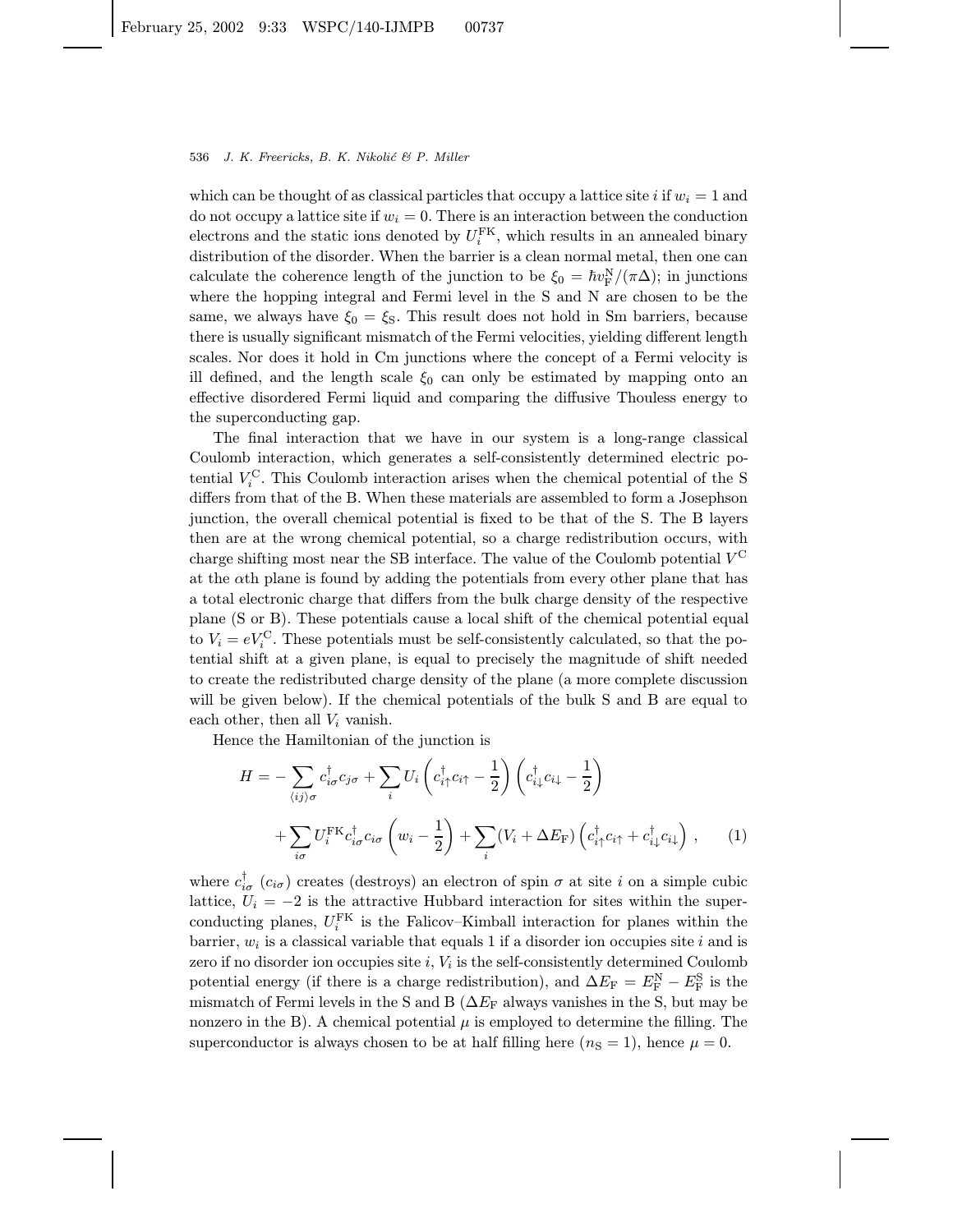We employ a Nambu–Gor'kov formalism<sup>6,50</sup> to determine the many-body Green's functions. Details of the algorithm appear elsewhere.<sup>30,31,33</sup> Since the junction is inhomogeneous in the z-direction only, we have translational symmetry in the planar directions. We begin by converting the three-dimensional problem into a quasi-one-dimensional problem, by using the method of Potthoff and Nolting.<sup>29</sup> We perform a Fourier transformation within each plane to determine the mixed-basis Green's function [defined in terms of two-dimensional momenta  $(k_x \text{ and } k_y)$  and the z-coordinate of the plane] under the assumption that the electronic self energy is local, but can vary from plane to plane (in other words, the self energy has no  $k_x$  of  $k_y$  dependence, but does depend on z). For each momentum in the two-dimensional Brillouin zone, we have a one-dimensional problem with a sparse matrix, since the only coupling between planes is due to the hopping to each neighboring plane. The infinite "block-tridiagonal" matrix can be inverted by employing the renormalized perturbation expansion,<sup>51</sup> which calculates both the single plane and the nearest neighbor Green's functions. A final summation over the two-dimensional momenta produces the local Green's function and the Green's function for propagation from one plane to its neighboring plane. The DMFT is then employed to calculate the local self energy from the local Green's function and then the local Green's function is calculated from inverting the quasi-one-dimensional matrix. For the S or N, this amounts to just the Hartree–Fock approximation; for the Falicov–Kimball model, the exact solution corresponds to the coherent potential approximation (within the Nambu–Gor'kov formalism). These steps are repeated until the Green's functions have converged to a fixed point, where we have a self-consistent solution of the inhomogeneous problem that allows for nonuniform variations in both the pair-field correlations and in the phase. One important consistency check is total current conservation at each plane in the self-consistent region. There can be discontinuities in the current at the bulk-superconductor–self-consistent superconductor interface; the superconducting gap has always healed at this point, but there can be a jump in the phase (since this is far from the Josephson junction, it has a negligible effect on the results). This computational algorithm is a generalization of the conventional Boguliubov–de Gennes approach to allow for correlations within the barrier.

This algorithm can be carried out for the normal state or for the superconducting state on the imaginary or real frequency axes. We work on the real axis in order to calculate the normal state resistance and the interacting DOS. Since we have a many-body system, we must use Kubo's formula for the conductivity. Details for this calculation appeared elsewhere. $30,33$  Our formalism calculates the conductivity by neglecting vertex corrections and evaluating the simple bubble diagram (which is exact in the infinite-dimensional limit<sup>52</sup>).

### 3. Results for SNS Junctions

We begin by examining Josephson junctions where the barrier material is a normal metal, corresponding to  $U = 0$ ,  $\langle w \rangle = 1/2$ , and  $U_{FK} = 0.05$ . We choose the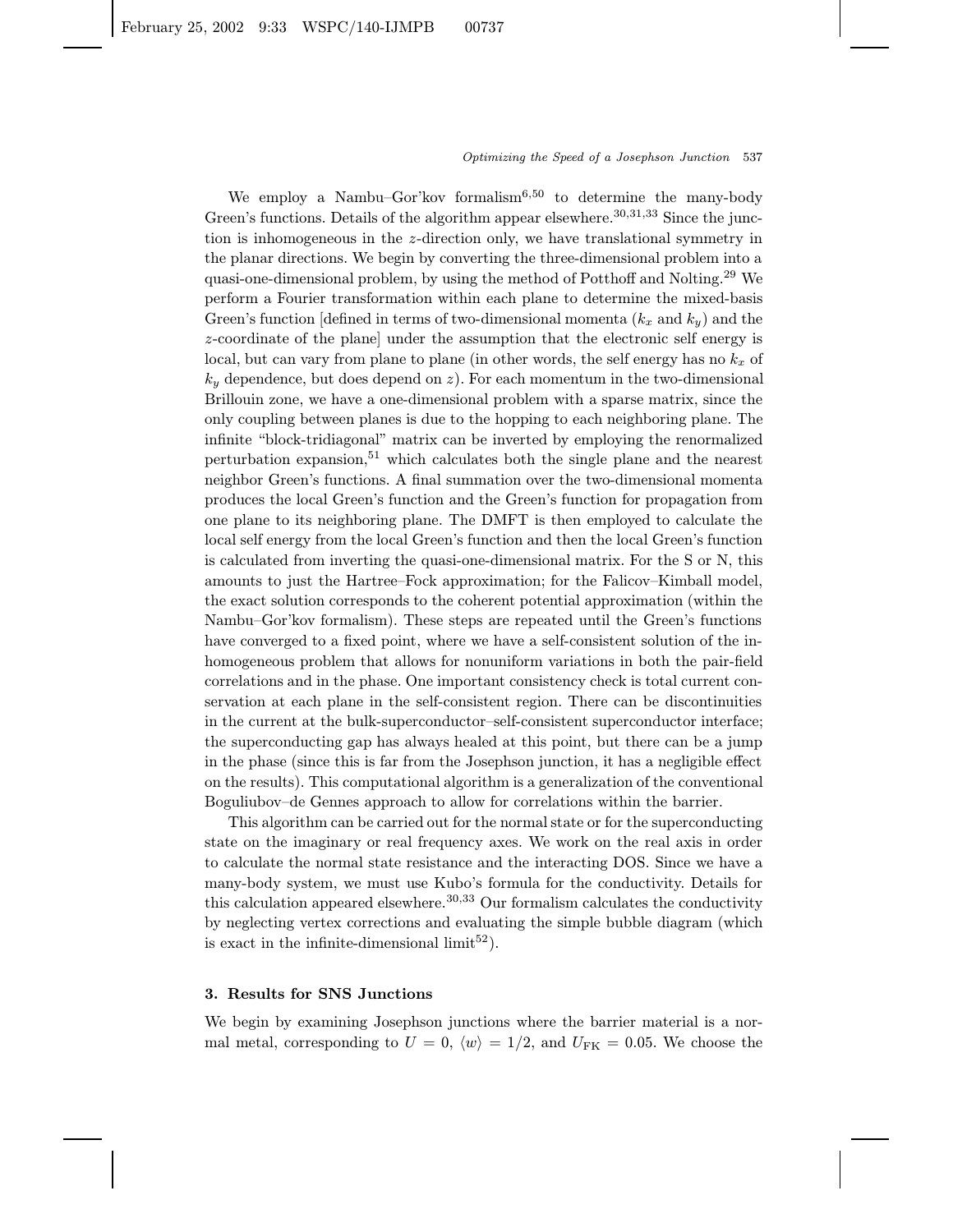Falicov–Kimball interaction to be nonzero, because it makes the numerical computations converge more rapidly (by introducing damping), yet the transport through the normal metal remains ballistic, with a mean-free-path much longer than the barrier thickness.

The first thing we will investigate is the critical current per unit cell. We can determine the dc Josephson current within an imaginary-axis calculation. We begin by calculating the supercurrent in the bulk superconductor when a uniform phase gradient is applied to the anomalous Green's functions (or equivalently the anomalous self energy). The bulk supercurrent increases monotonically with the phase gradient until the bulk critical current density is reached. Then we use this bulk solution for the boundary conditions of the superconductor and employ the computational algorithm described above to calculate the local self energy (and Coulomb potentials, if relevant) on each plane. Next, we calculate the Green's functions (on the imaginary axis) that create an electron on the  $(\alpha + 1st)$  plane and destroy an electron on the  $\alpha$ th plane. The current passing through the  $\alpha$ th plane is a simple integral of this Green's function.<sup>30</sup> A strict convergence criterion is local current conservation — that the current through each of the self-consistent planes agrees to one part in  $10<sup>3</sup>$ . Once the current is determined for a given bulk phase gradient, it is important to determine the total phase difference over the barrier, in order to calculate the current-phase relation. Since the barrier is spatially extended, and because the bulk superconductor has a uniform phase gradient over it, the total phase over the barrier must be carefully defined. We choose the following procedure: (i) first, we define the barrier region (of  $N_B$  planes) to correspond to the region that lies in between the midpoint of each SB interface  $(z_L = N_S + 1/2, z_R = N_S + N_B + 1/2);$ (ii) the phase difference over the barrier (of thickness  $L = N_B a$ ) is determined by the total phase change over the barrier region, which corresponds to the uniform phase gradient  $L\nabla\phi$  plus a phase deviation term  $\delta\phi(z_R)-\delta\phi(z_L)$ ; and (iii) since the phase is defined only at each lattice point, we define the phase deviation at  $z<sub>L</sub>$  and  $z_R$  as the average of the phase deviation at the two neighboring lattice points {i.e.,  $\delta\phi(z_L)=[\delta\phi(N_S)+\delta\phi(N_S+1)]/2$  and similarly for the right hand side}. In most calculations, we can only determine the increasing part of the current-phase relation, where the current increases monotonically from 0 to  $I_c$ , but in some cases, we find that in the self-consistent region we can determine some of the "unstable branch" of the current-phase relation, where the current decreases as the total phase difference increases. In these cases, there must be a jump in the superconducting phase at the bulk S-self-consistent S boundaries (since the bulk supercurrent is always increasing with increasing bulk phase gradient). This does not affect our results much though, because the bulk S-self-consistent S boundary lies far from the barrier of the Josephson junction, and the current is uniform within the self-consistent region.

We plot the current-phase relation for a variety of SNS barrier thicknesses (1, 2, 4, 6, 8, 10, 14, 20, 30, 40, and 60) in Fig. 2 (more correctly, we plot the current per unit cell area  $a^2$ ). The dotted line is the bulk critical current density. One can see immediately that for thin junctions, where the  $I_c$  approaches that of the bulk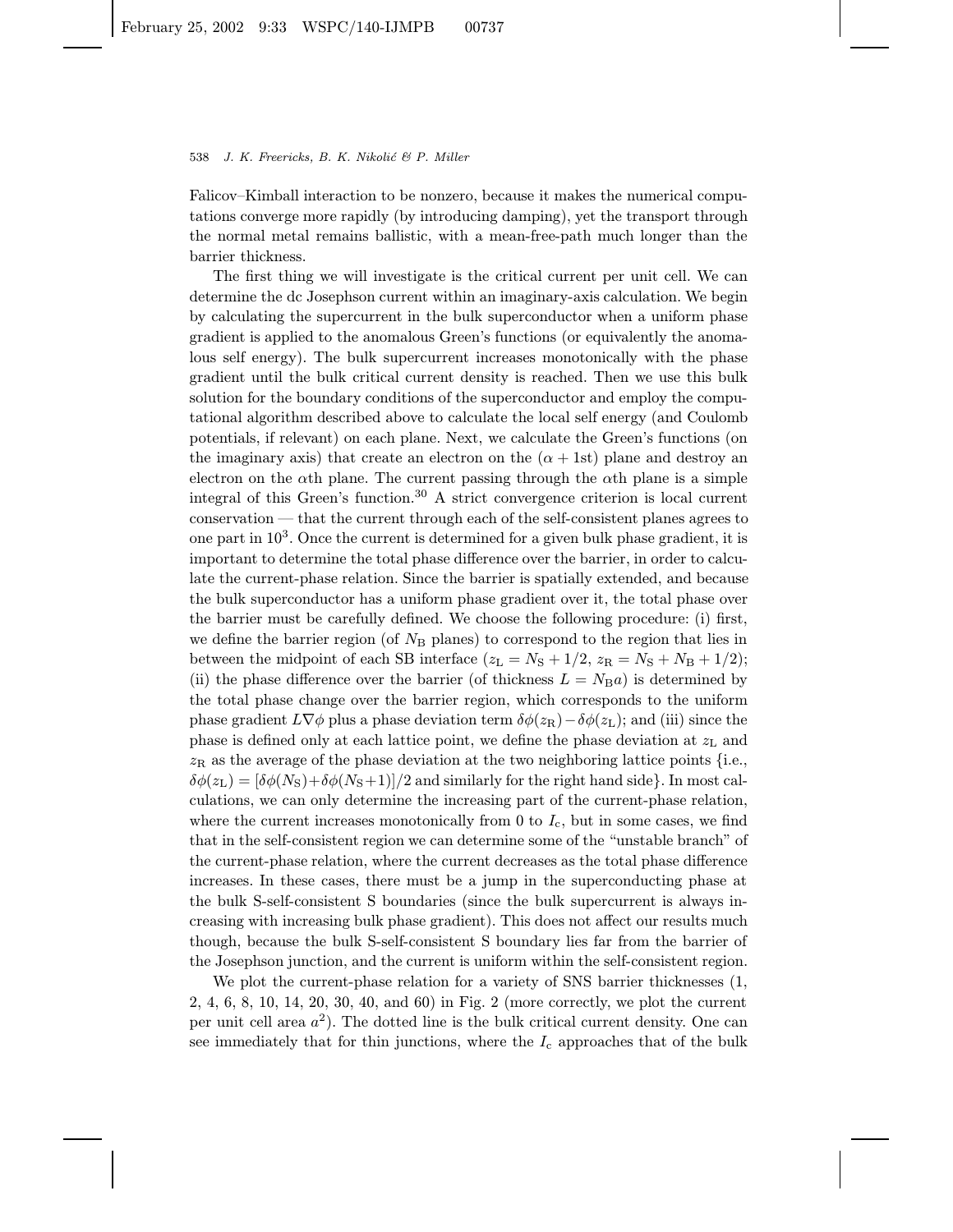superconductor, the junction can never build too much total phase over it, so the current-phase relation is far from sinusoidal. As the total critical current of the junction decreases (as the thickness  $L$  increases), we find that the current-phase relation becomes more and more sinusoidal. This is illustrated further in the inset, where we plot the renormalized current-phase relation  $I(\phi)/I_c$ . The deviation from sinusoidal behavior for high current junctions, with the critical phase difference being much less than  $\pi/2$ , arises entirely from the self-consistency.<sup>43</sup> But it can be understood in a simple fashion, since the superconductivity is not too strongly reduced for a thin normal metal barrier, the majority of the phase difference is the bulk phase gradient multiplied by the thickness of the barrier. As the thickness gets small, the total phase across the junction must also be small, hence we get the behavior shown in Fig. 2. Note that the maximum of  $I(\phi)$  always occurs below  $\pi/2$ . This difference from the analytical predictions<sup>40,41</sup> of  $\pi$  for thick SNS junctions happens because of the self consistency.<sup>43</sup>



Fig. 2. Current-phase relations for SNS junctions ranging from thin ( $N_B = 1$ ) to thick ( $N_B = 1$ ) 60) barriers. The dotted line is the value of the critical current (for a unit square) in the bulk superconductor. Inset is the renormalized current-phase relation  $I(\phi)/I_c$  to show how thick the junction needs to be before sinusoidal behavior is restored ( $N<sub>B</sub> = 20$  is thick enough for sinusoidal behavior). The deviation is due to self-consistency.

It is interesting to examine how the phase deviation behaves as the bulk phase gradient is increased from zero to the gradient corresponding to the critical current. Here we show such a plot for an intermediate thickness  $N_B = 20$  in Fig. 3. These results are generic for most junctions. The phase deviation starts off negative, goes through zero at the center of the barrier, and then becomes positive (in a mirror image) of the negative function. What this tells us is that the majority of the phase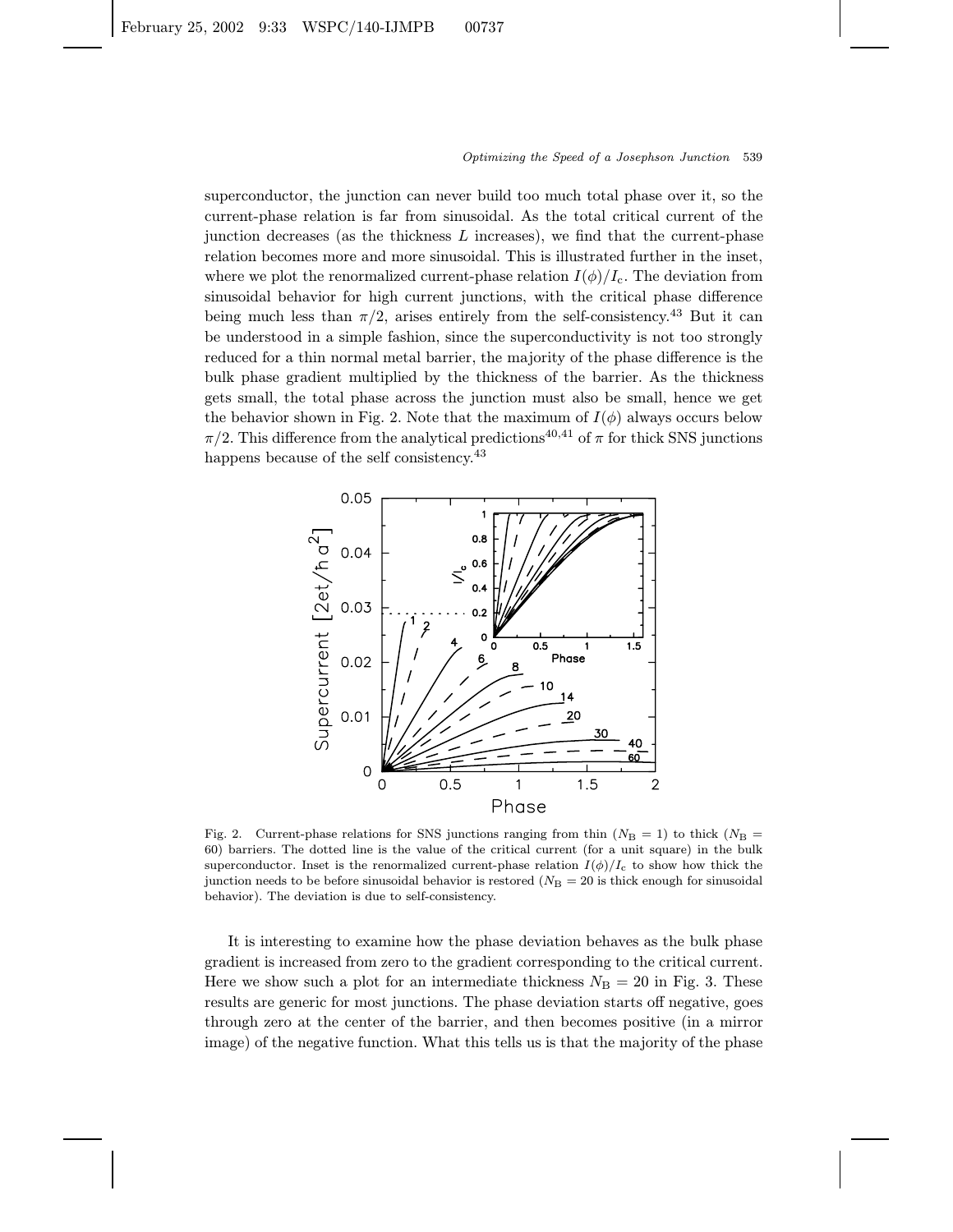

Fig. 3. Phase deviation as a function of the plane number for a SNS junction with  $N_B = 20$ . The barrier begins at plane 31. Each curve corresponds to a different bulk phase gradient in the S leads, which increases from zero up to the critical current. Note how the largest phase gradient occurs at the center of the barrier. The total phase gradient (bulk plus deviation) is always positive.

change, or in other words the maximal phase gradient, occurs at the center of the barrier. This is where the superconductivity is the smallest. The critical current is determined by the maximal phase gradient that the central plane of the barrier can support and still maintain current conservation. Note further, the "notch" in the curves at the SN boundaries. $34$  This jump first smooths out, and then disappears as correlations are introduced. The phase-deviation curves are well-behaved and smooth for correlated SCmS junctions. In the case of thinner SNS junctions, the phase deviation curves develop an unusual "phase antidipole structure" for small current (where the slope of the phase deviation is negative at the center of the barrier), that disappears as the critical current is approached.<sup>34</sup> The phase antidipole is the opposite of the phase dipole behavior discovered in narrow SNS junctions.<sup>53</sup> We don't plot that behavior here.

This behavior can be understood better if we directly examine the proximity effect for the Josephson junction. As described above, the pair-field amplitude  $F$  is a better measure of the superconductivity than the gap function  $\Delta$  because the gap is always zero within the normal metal. The proximity effect is plotted in Fig. 4 for a variety of junction thicknesses. The first thing to notice about the proximity effect is the suppression of  $F$  within the S as one approaches the SN boundary. The shape of this suppression is independent of the thickness of the junction, once the thickness is larger than a few bulk S coherence lengths. The exponential healing of F to its bulk value within the S occurs over the length scale of  $\xi_{\rm S}$ . Fitting the decay to an exponential gives a coherence length of  $\xi_s = 3.7a$ . Such a suppression of the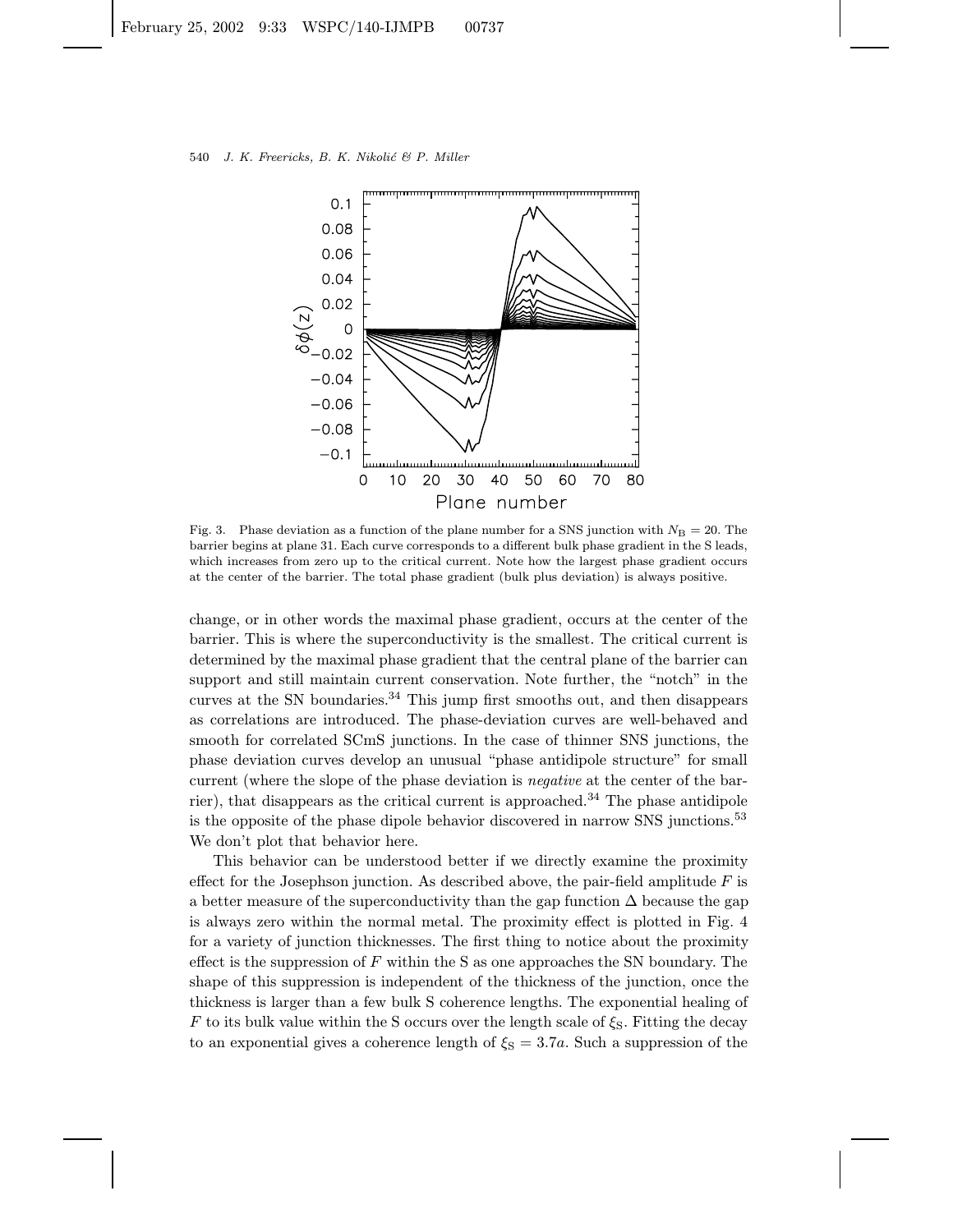

Fig. 4. Anomalous pair field F versus plane number for a variety of junction thicknesses (1, 2, 4, 6, 8, 10, 14, 20, 30, 40, and 60) and vanishing supercurrent. Note how the shape of  $F$  at the SN boundary does not depend on thickness once the junction is thicker than twice the bulk coherence length  $N_B > 8$ , and how the magnitude of F at the central plane is determined by the thickness of the junction and the N coherence length  $\xi_N$ .

superconductivity can be mimicked in the quasiclassical approach by introducing the so-called suppression parameter  $\gamma$ s, but such calculations are rarely performed self-consistently. Here the decay and healing of the superconductivity is determined from the parameters of the microscopic Hamiltonian. It is important to note that for thin junctions  $L < 2\xi_{\rm S}$ , the value of F at the SN interface (plane 30) and the critical current of the junction depend strongly on the thickness of the junction.<sup>34</sup> Once  $L$  becomes large enough, the value of  $F$  near the SN interface is "frozen in" and the critical current is determined by the Thouless energy (for  $L$  on the order of  $\xi_0$ ) or by the normal metal coherence length  $\xi_N$  (for L larger than  $\xi_N$ ).

The next thing to notice is that the magnitude of  $F$  on the central plane of the barrier is determined solely from the (ballistic) N coherence length  $\xi_N =$  $\hbar v_F/2\pi k_BT \approx 35 - 40a$  (once the barrier is thick enough). As the barrier is made thicker and thicker, one can see how the pair-field decays exponentially with the thickness. For thinner junctions it is hard to detangle the two length scales, but for thicker junctions, one can clearly see the difference between  $\xi_0$  and  $\xi_N$  in Fig. 4.

Finally, we can understand much about the current-phase relations, and the phase-deviation plot when we combine it with the proximity-effect plot of F. Note that as the magnitude of  $F$  decreases toward the center of the barrier, we find that the phase gradient is maximal at this central plane, since the magnitude of  $F$  is the smallest there. This is the only way that one can maintain current conservation from plane to plane. Hence, the critical current of the junction is found by the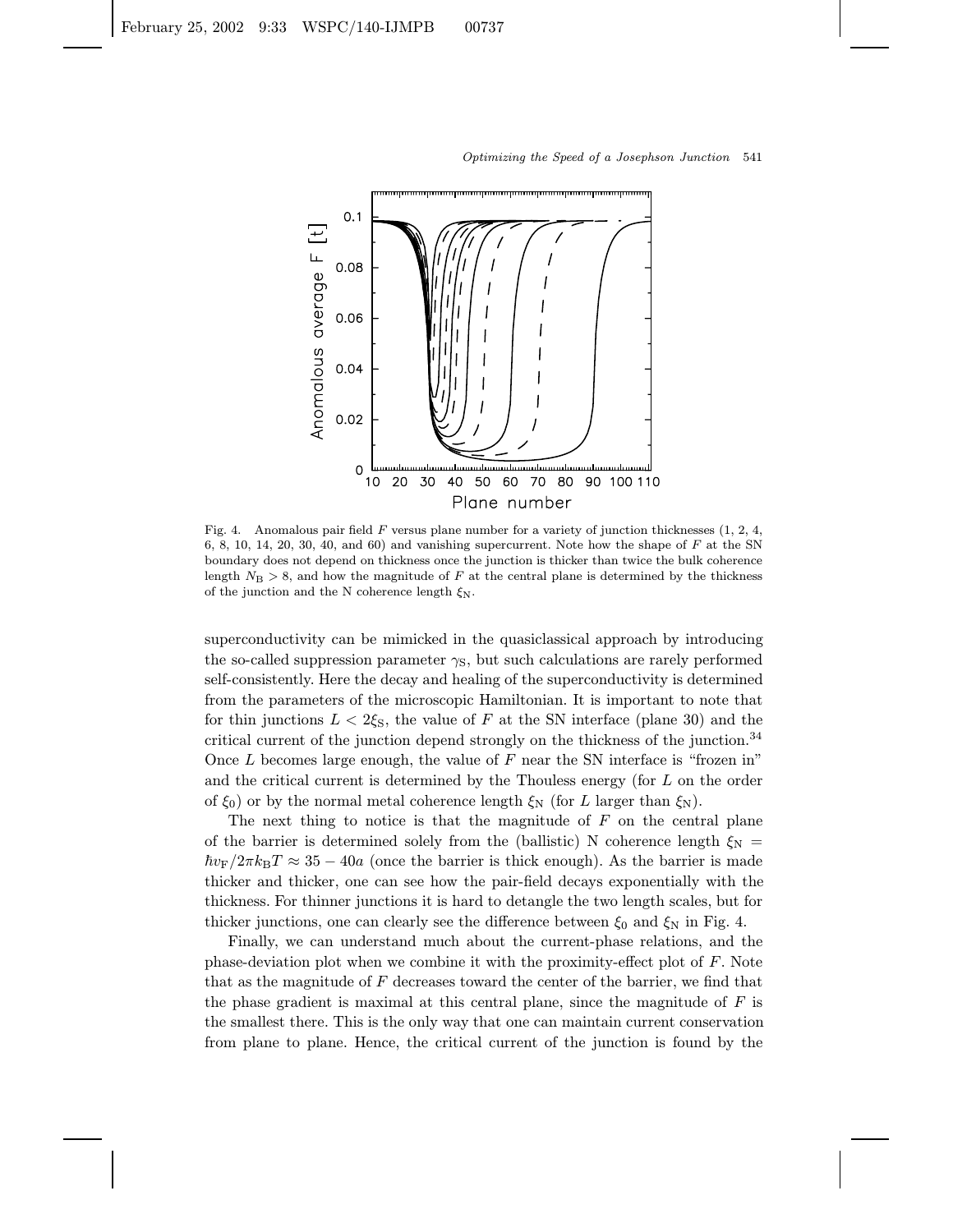#### 542 J. K. Freericks, B. K. Nikolić & P. Miller

maximal phase gradient that can be sustained at the central plane of the barrier. This explains, in a simple way, why the  $(T > 0)$  critical current decays exponentially (over the length scale  $\xi_N$ ) as the thickness increases, since the magnitude of F decreases exponentially (for L large enough), and the maximal phase gradient is always the same order of magnitude.

One final observation is in order. In the majority of the cases that we perform calculations for, there is little change in the proximity effect [i.e. in  $|F(z)|$ ] as one increases from zero supercurrent flow up to  $I_c$ . In thick junctions, we see very little variation. As the junctions are made thinner, there are changes which are typically on the order of a few percent (but sometimes becoming large for very thin junctions).

In addition to examining imaginary axis (equilibrium) thermodynamic properties, we can also examine (equilibrium) dynamic properties. The most interesting quantity to calculate is the interacting density of states (DOS) at each plane in the self-consistent region. For a ballistic N junction, we know that the density of states should show the presence of Andreev bound state peaks (which will be broadened by the coupling to the infinite leads and the sum over the transverse two-dimensional momentum), and we expect to see the density of states linearly approach zero at zero frequency within the barrier due to the presence of quasiparticles with vanishingly small longitudinal momentum.<sup>54</sup> In Fig. 5(a) we plot the DOS at the central plane of a moderately thick  $L = 10a$  SNS junction for zero supercurrent, moderate supercurrent  $(I = I_c/4)$ , and larger supercurrent  $(I = I_c/2)$ . As the current increases, we see that the peaks corresponding to the Andreev bound states move apart, due to the expected Doppler shift, since the Andreev bound states come in time-reversed pairs — one carries current to the right and one to the left. As supercurrent is passed through the junction, time-reversal symmetry is broken and the degeneracy of these states is lifted, because one state moves in the direction of the supercurrent flow, and one moves in the opposite direction. This can be clearly seen in the splitting of the peaks as supercurrent flows, which increases with increasing current. As the current is increased further, we find our computational algorithm breaks down on the real axis due to phase slips. In panel (b), we show the evolution of the minigap (in an  $L = 5a$  SNS junction) as the attractive Coulomb interaction is reduced in magnitude. As expected for  $\Delta/\mu$  scattering effects, we see that the minigap decreases in magnitude as the coupling strength decreases. In panel (c), we plot the local DOS as a function of plane number (with current  $I_c/8$  flowing through the junction) ranging from the center of the barrier (plane 34), to the SN interface (plane 30), to a length approximately  $\xi_S$  inside the S (plane 25), to deep within the S (plane 10). Note how within the barrier, there is little dependence of the DOS on position (except for a small reduction near the minigap), and how the ABS leak far into the S (much farther than  $\xi_S$ ) and have relatively large spectral weight close to the SN boundary. Such effects can only be seen in self-consistent calculations. Finally in panel (d), we plot the current carrying DOS at the same small supercurrent as in (c)  $(I = I_c/8)$ . The supercurrent is found by an integral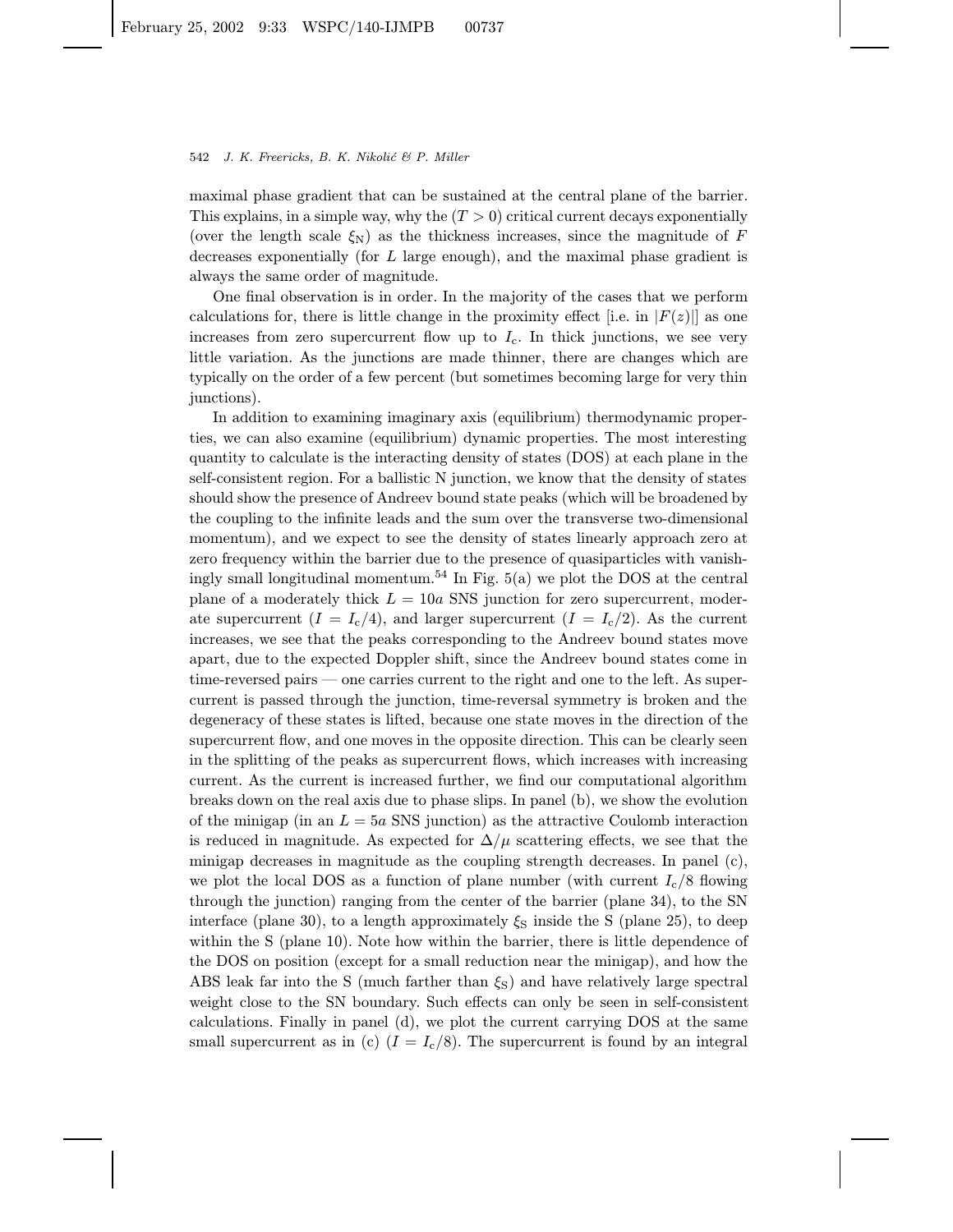of the current carrying DOS weighted by the appropriate Fermi factors. Note how the peaks of the current DOS correspond closely to the shifting Andreev peaks, confirming that the split peaks carry current in opposite directions.

Surprisingly, the DOS does not decrease linearly to  $zero^{54}$  [see panels (a) and (b)], but rather shows the appearance of a minigap at the lowest energies. This behavior is different from what is expected from the quasiclassical situations, and we believe it arises from the fact that the superconductor has so short a coherence length that one cannot neglect  $\Delta/\mu$  effects<sup>45</sup> (which are beyond quasiclassic methods) as illustrated most clearly in panel (b). As the junction is made thicker, the minigap decreases, and the linearly vanishing behavior is restored by the time  $L = 20a$ . The results for the DOS then agree with all of our expectations from the quasiclassical theory (once  $L$  is thick enough). This shows that our many-body formalism is able to properly capture the regime described by the quasiclassical theory. But, as we will see below, it can go beyond this to account for correlation effects as well. Another point to emphasize is that the minigap depends only weakly on the amount of current flowing through the junction. This is also contrary with the minigap that arises in quasiclassical situations, which show a decreasing minigap with supercurrent. This "theoretical spectroscopy" of a Josephson junction would be interesting to observe experimentally, and preliminary studies with tens of nm wide probes have already been performed.<sup>55</sup> It would be interesting to examine some of these junctions with the finer spatial resolution of an STM tip.

The other dynamical property that yields much information about the junction is the normal state resistance  $R_n$ . We calculate the normal state resistance by ignoring the superconductivity (setting  $F = 0$ ), and using the Kubo formula for the conductivity. In performing our calculations, we neglect the effect of vertex corrections, which is exact in the large dimensional limit.<sup>52</sup>

In a ballistic SNS junction, like the ones that we study here, the normal state resistance is essentially independent of the thickness L of the junction, and is given by the Sharvin<sup>42</sup> resistance. Since the critical current depends exponentially on  $L$ for thick junctions (with characteristic length  $\xi_N$ ), we expect the  $I_cR_n$  product to decrease once the thickness becomes larger than the N coherence length. Recent experiments<sup>27</sup> showed anomalous behavior for SSmS junctions created out of Nb and heavily doped InAs. In particular, the characteristic voltage was seen to be much smaller than the Kulik–Omelyanchuk limit for a clean SNS junction. This should not come as a surprise, because there is a large Fermi velocity mismatch in these junctions, so the interfaces must have significant scattering even in "highly transparent" junctions. Whenever such scattering is present, one expects a reduction from the Kulik–Omelyanchik limit. Here we examine the best possible scenario for the Kulik–Omelyanchuk limit, where there is no extrinsic scattering at the interface, and the only reductions to the  $I_c R_n$  product can arise from the proximity and "inverse" proximity effects or finite  $\Delta/\mu$  scattering.

In our junctions, we have no geometric constriction for the barrier, so the maximal characteristic voltage, in the clean limit, is just the product of the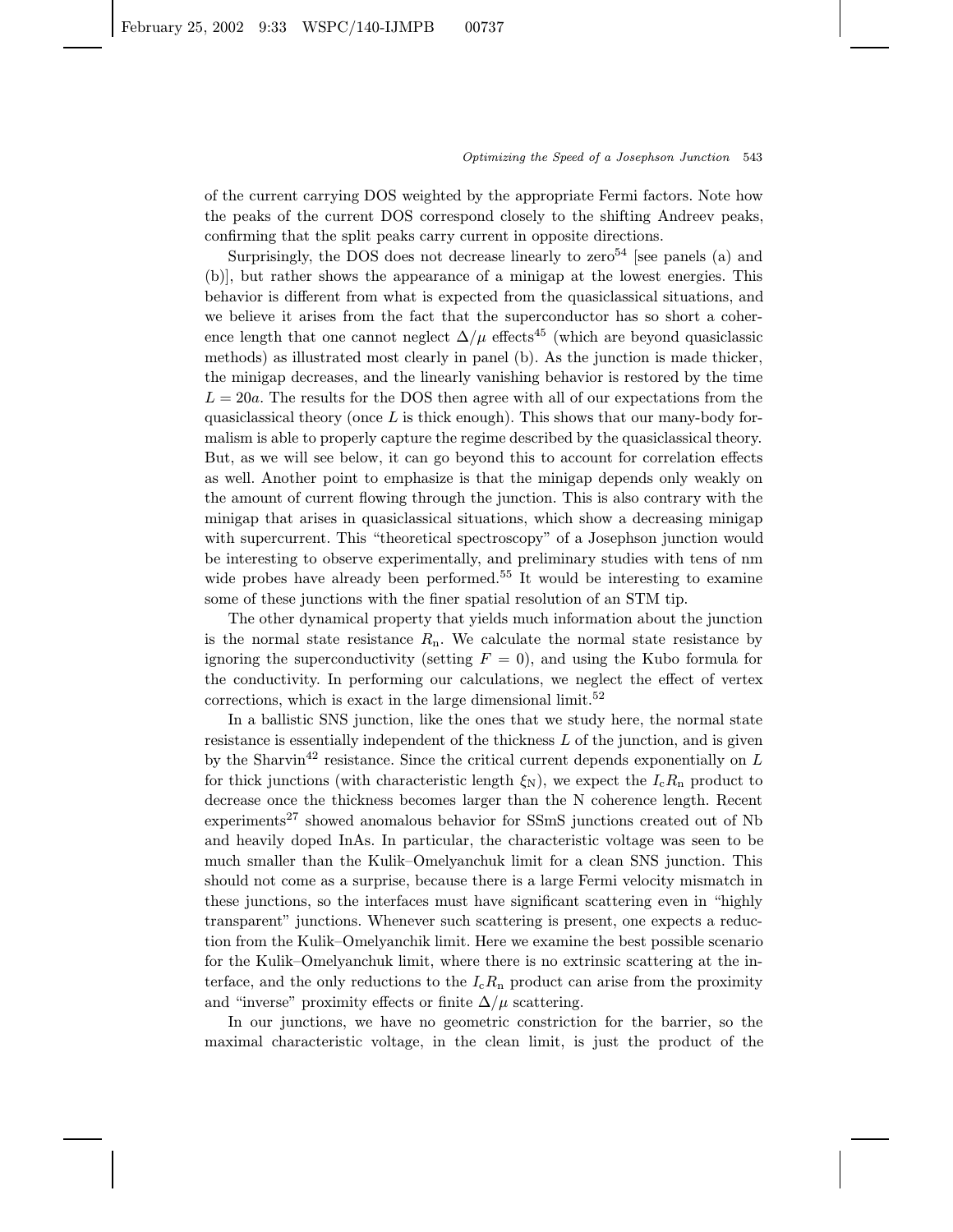

Fig. 5. Many-body density of states as a function of frequency for  $L = 10a$ . (a) The solid line is with no supercurrent, the dotted line with moderate supercurrent  $I_c/4$ , and the dashed line for larger supercurrent  $I_c/2$ , at the central barrier plane. Note how the DOS has a minigap at small frequency, and how the peaks, corresponding to Andreev bound states, move apart as supercurrent flows through the junction. (b) Detail of the minigap for  $U = -2$  (solid line) and  $U = -1.7$  (chain-dotted line) and  $L = 5a$ . Note how the reduction of the size of the minigap for weaker interactions indicates that the likely source of the minigap is the so-called  $\Delta/\mu$  scattering. (c) Local DOS as a function of plane number for  $I = I_c/8$ . Note how the ABS leak far into the superconductor (distances much larger than  $\xi_S$ ), a result that could not be seen with nonself-consistent calculations. (d) Current-carrying density of states at the central barrier plane for  $I = I_{\rm c}/8.$ 

bulk critical current with the Sharvin resistance of the infinite S leads. For our three-dimensional system, the product of these two is about one-half the Kulik– Omelyanchuk limit and equals  $1.45\Delta/e$ . What we find, is that even for junctions that have  $L < \xi_N \approx 35-40a$ , the characteristic voltage is sharply reduced (e.g.  $I_cR_n$ ) is an order of magnitude smaller than the thin-junction limit when  $L \approx 40a$ , similar to what is seen in experiment, but the effect isn't quite strong enough to produce the behavior seen in experiment (where the reduction in  $I_cR_n$  was estimated to be about two orders of magnitude). The reason for the decrease in our calculations is a combination of the "inverse proximity effect" and the proximity effect, which reduce the superconductivity and thereby limit the amount of supercurrent that can flow through the junction. Such effects can only be found in self-consistent calculations.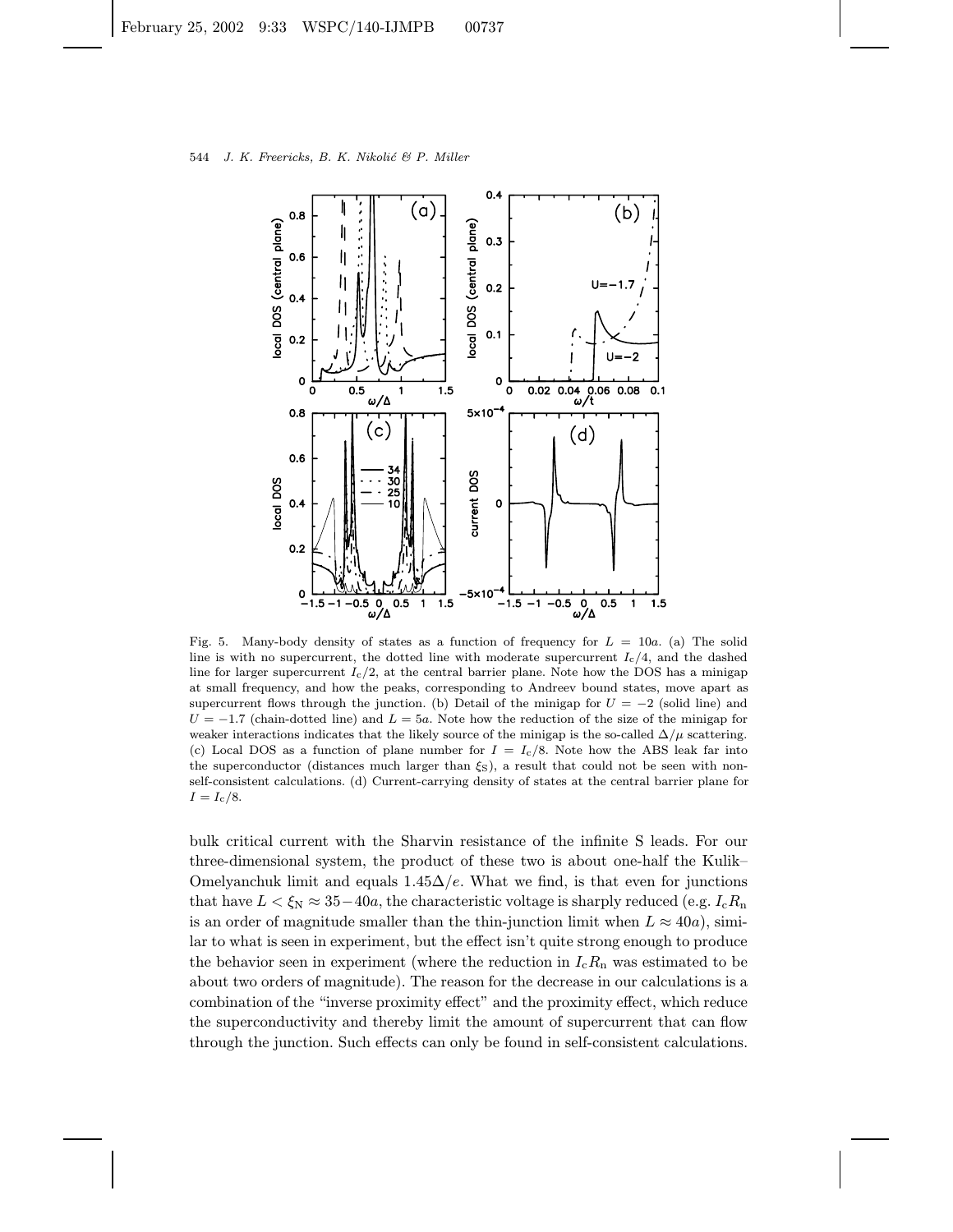

Fig. 6. Semilogarithmic plot of the characteristic voltage versus junction thickness L for ballistic SNS junctions. The dashed line is the clean planar junction limit. Note how the characteristic voltage is suppressed dramatically below the clean planar limit due to the "inverse proximity effect" and the proximity effect.

We will see in the next section how a charge redistribution at the SN interface (due to Fermi-level mismatch) reduces the characteristic voltage even further and is one possible way to explain the experimental behavior.

Our work on SNS junctions has produced a number of interesting behaviors for short-coherence-length Josephson junctions. We found that the critical current is determined by the maximal phase gradient that can be sustained over its "weakest link" — the central plane of the barrier. We also saw that because of the "inverse proximity effect" (where the superconductivity is reduced in the S as one approaches the SN interface) and the proximity effect (where superconductivity is reduced as one enters the N), the critical current has a strong dependence on the thickness of the junction. Since the normal-state resistance is essentially independent of the thickness, this provides a partial explanation for why the characteristic voltage of ballistic SNS junctions may be much smaller than predicted by analytic means. The reason is that the self-consistency, as seen through the proximity effects, sharply reduces the critical current, and thereby reduces the characteristic voltage. We verified, in a striking fashion, how the Andreev bound states split due to the presence of a supercurrent flowing through the junction, arising from the Doppler shift. Finally, we saw the appearance of a minigap for thin junctions, which gave way to the expected linear vanishing of the DOS as the junction is made thicker.

### 4. SINIS Junctions from Double-Barrier Screened-Dipole Layers

When two different metals are placed together in a hybrid structure, there is usually a mismatch of the Fermi levels. This means that one of the metals will have a chemical potential that differs from its equilibrium value. As a result charge will be redistributed at the interfaces between the metals until an overall equilibrium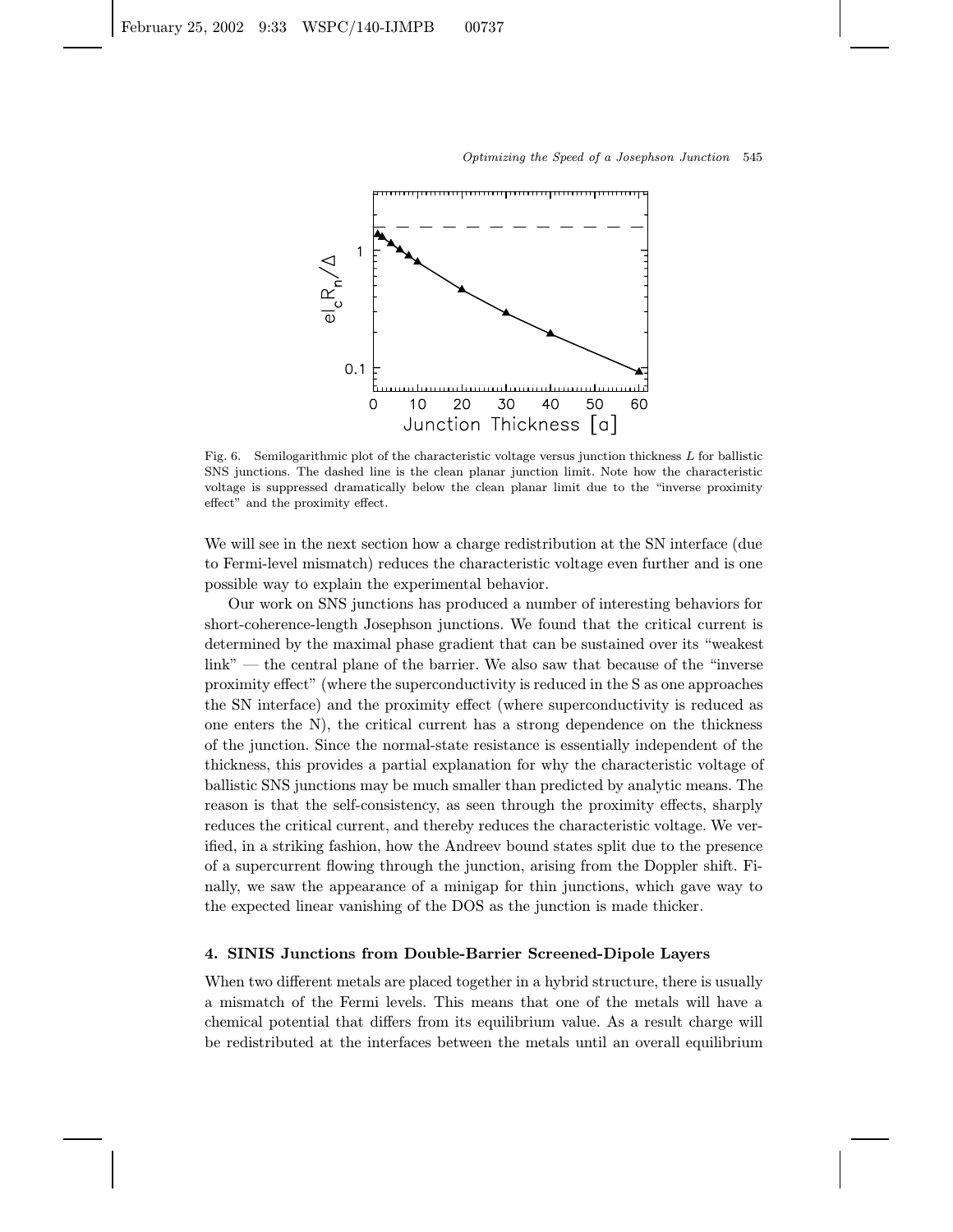situation returns, where the charge deviates from the bulk values in the metals over a length scale (called the Debye screening length  $l<sub>D</sub>$ ) near the interfaces. This process should occur in SNS Josephson junctions as well. If the redistribution of charge is large enough, then it can create a SINIS junction, where the I layers are formed by the screened-dipole layers that appear at each SN interface.

Hybrid SINIS junctions have been studied over the past two decades.<sup>19</sup>,33,<sup>56</sup> The basic idea is that one can combine the attractive properties of both SIS and SNS junctions by constructing hybrid SINIS junctions. The most heavily studied SINIS junctions are made out of the conventional Nb-Al-AlO<sub>x</sub> process, with additional layers grown to create the more complicated structures. In some cases Nb is used in the barrier, which is a situation we will discuss in more detail in the next section. While much effort has been expended on trying to optimize junction properties, no one has been able to create reproducible SINIS junctions with high enough critical currents and characteristic voltages to be competitive with submicron, selfshunted tunnel junctions. These  $Nb-Al-AlO<sub>x</sub>$ -based junctions are described well by the quasiclassical approach, $19$  and we do not concern ourselves with them here.

Instead, we concentrate on SINIS junctions where the I layers are selfconsistently generated by screened-dipole layers in materials (such as the high- $T_c$ grain-boundary junctions<sup>57</sup> or doped<sup>58</sup> InAs junctions) where the Debye screening length is a few lattice spacings (rather than less than an Angstrom, which is seen in most conventional metals). In this regime, quasiclassical techniques are not applicable, because the redistributed charge profile requires one to take into account the modifications of the Green's functions on length scales on the order of the Fermi length<sup>59</sup>  $\lambda_F$ . Quasiclassical techniques can only be attempted in materials where the screening length is so small that the potential from the screened-dipole layer can be represented by a delta function. These spatially extended boundaries, however, are perfectly suited for our many-body approach.

We use a combined quantum-classical technique to determine the self-consistent solution of the SINIS junctions. Quantum mechanics is used to determine the equilibrium charge density in each plane, subject to the given chemical potential and the current value of the local potential shift  $V_i$ . Next, we determine the charge deviation  $\delta n(z) = n(z) - n_{\text{Bulk}}$ , where  $n_{\text{Bulk}} = n_N$  or  $n_S$  if the plane is a normal metal or a superconductor, respectively. Once the charge deviations are known at each plane, we use classical electrostatics to determine the total potential shift at each plane, by summing the potential shifts (due to the constant electric fields emanating from each plane with a charge deviation) from every other plane. This then determines the total Coulomb potential at site  $i, V_i^C$ , and the potential energy shift  $V_i = eV_i^{\text{C}}$  at each plane. Once the new potential energy shift is known, then we use the quantum-mechanical algorithm to calculate the charge densities at each plane, and repeat the process until the potentials and charge densities have converged to a fixed point.

This procedure is time-consuming, and adds greatly to the computational effort needed to find a self-consistent solution. Fortunately, in most cases, the charge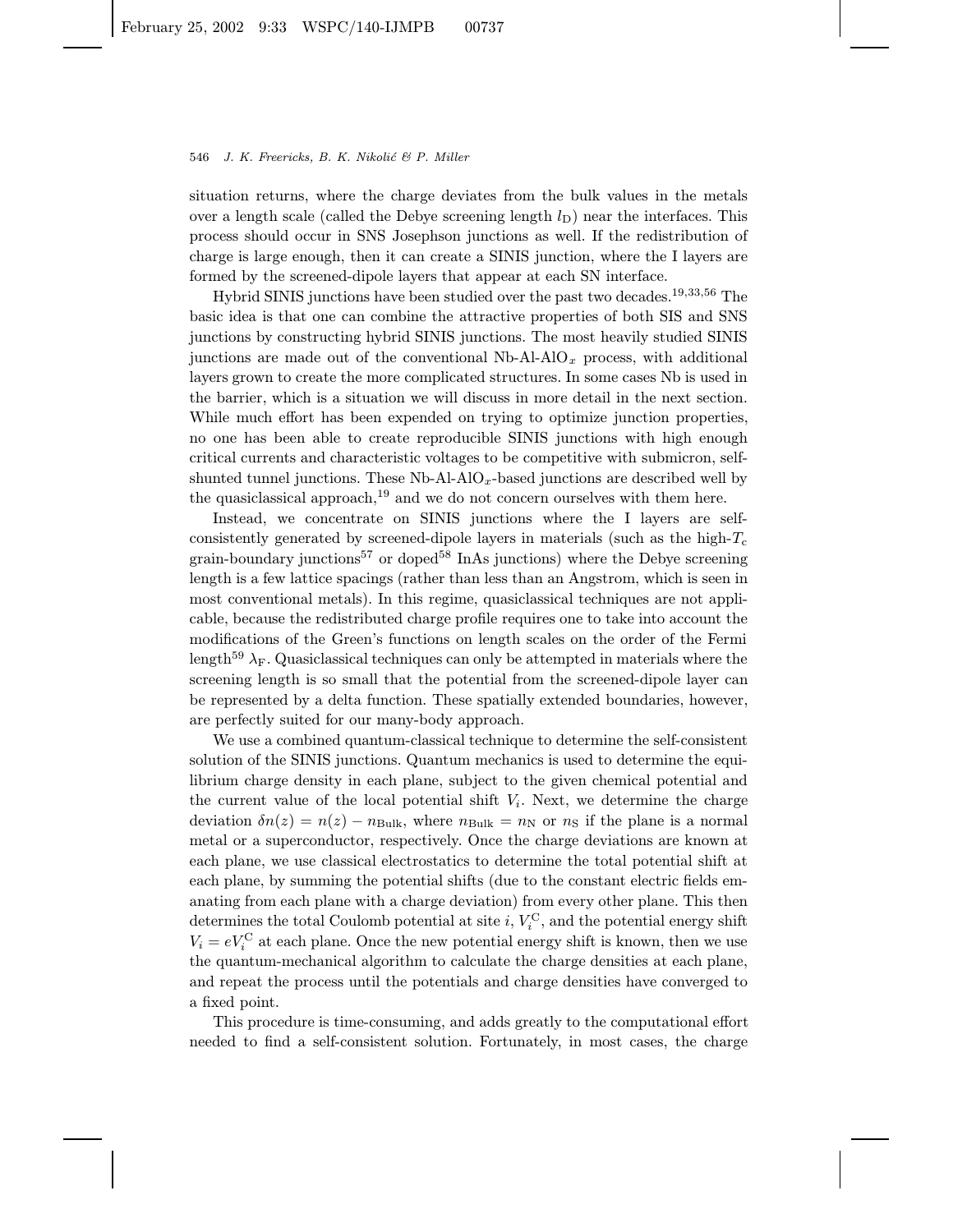profile does not change much with either the supercurrent flowing through the system, or the temperature, so once the charge profile has been determined for one calculation, it serves as a good guess for the charge profile of the next calculation with similar parameters. Use of this "numerical annealing" strategy greatly reduces the number of computational cycles needed to achieve convergence of numerical results.

In Fig. 7, we plot the charge profile for Josephson junctions with  $L = 20a$ , a variety of Fermi-level mismatches  $\Delta E_{\rm F} = E_{\rm F}^{\rm N} - E_{\rm F}^{\rm S}$ , and  $l_{\rm D} \approx 3a$ . The bulk superconductor filling is chosen always to be half filled  $n<sub>S</sub> = 1$ . In (a)–(b) the normal metal filling is also half-filled  $n_N = 1$ , while in (c)–(d) it is much smaller  $n_N = 0.01$ , to mimic the behavior in a doped semiconductor. Note how the charge deviation (and the corresponding potential barrier) grows as the Fermi-level mismatch increases in (a). We need only consider positive Fermi-level mismatch in this case, because particle-hole symmetry gives the same result for negative mismatches. One might note that the general shape of the charge profile looks the same for different mismatches. This is confirmed in (b), where we rescale the charge profile, by dividing by  $\Delta E_{\rm F}$ . The curves all collapse onto each other. We believe this occurs because the noninteracting density of states is quite flat near half filling for a simple cubic lattice. Indeed, when we look at the data in panel (d), which does not have any symmetry between positive and negative values, nor has the shape independent of the size of the Fermi level mismatch, we see that scaling does not hold for this data (which we believe is because the density of states is quite asymmetric and has strong energy dependence near the Fermi level of the "doped semiconductor").

Recent Raman scattering experiments<sup>58</sup> on Nb-InAs bilayers show a dramatic change in the Raman response as a function of the temperature as one cools through the superconducting transition of the Nb. One interpretation of these results, is that the effective Debye screening length, or equivalently, the charge profile at the interface, changes dramatically as one goes through  $T_c$ . We see no evidence of this in our calculations, but we always fix the Debye screening length (or more precisely the optical dielectric constant  $\epsilon_{\infty}$ ) in our calculations, and we see changes of the charge distribution no larger than a few percent as one cools through  $T_c$  (the only exception is when  $\Delta E_F$  is on the order of  $T_c$  or  $\Delta$ , where sizable changes in the potentials, but not the screening lengths, are seen). It is our belief that if the spatial extent of the charge accumulation region is changing as one goes through  $T_c$ , then it must require a proper treatment of the nonlocal screening effects, which is beyond our computational techniques.

The next thing we examine is the proximity effect, shown in Fig. 8. In (a) we show the case with  $n_N = 1$  ( $\Delta E_F = 1, 2, 3, 5,$  and 10) and in (b) we show  $n_{\rm N} = 0.01$  ( $\Delta E_{\rm F} = 1, -1, -3,$  and  $-10$ ). As the charge deviation increases, and the potential barrier increases, we see that the "inverse proximity effect" decreases as expected, and approaches the behavior expected for rigid boundary conditions (step function in  $\Delta$  at the interface). But as the barrier increases further, due to larger mismatches, the "inverse proximity effect" gets larger and larger. This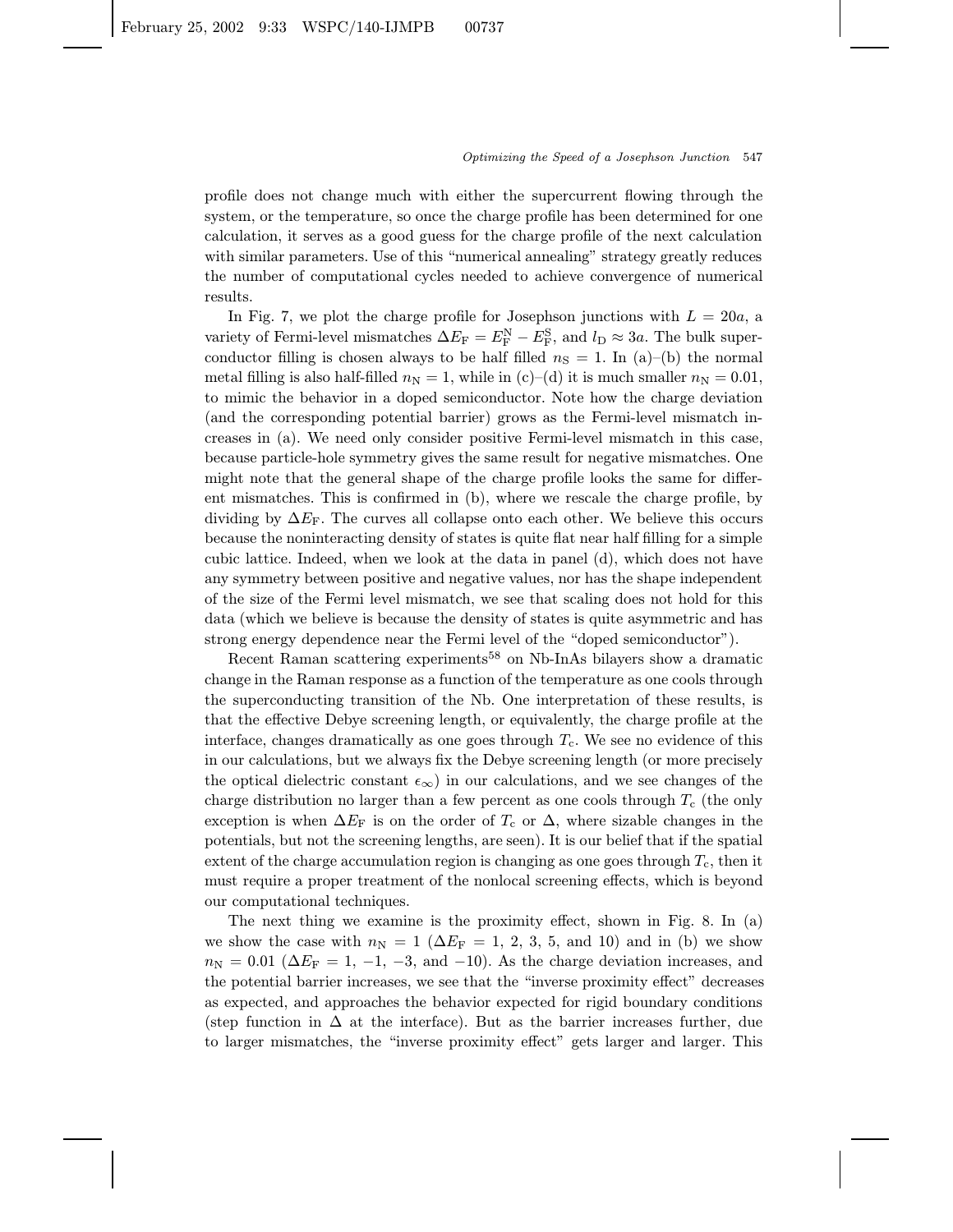

Fig. 7. Charge redistribution in a SINIS Josephson junction with (a-b)  $n_N = 1$  and (c-d)  $n_N =$ 0.01. The charge deviation  $\delta n(z)$  is plotted for a number of different values of the Fermi level mismatch  $\Delta E_{\rm F}$  ( $\Delta E_{\rm F}$  = 0.1, 0.5, 1, 2, 3, and 5 for  $n_{\rm N}$  = 1 and  $\Delta E_{\rm F}$  = 1, -1, -3, -10 for  $n_{\rm N} = 0.01$ ). The values of  $\Delta E_{\rm F}$  decrease from the bottom line to top (at plane 35) in panels (a, c, and d). Panels (b) and (d) show rescaled plots, where we divide the charge deviation by  $\Delta E_{\rm F}$ . Note how the charge redistribution scales for the half-filled (metallic) case, but does not for the semiconductor case. The distributions are symmetric for positive and negative  $\Delta E_{\rm F}$  in (a-b), but not in (c-d).

effect is due entirely to the modification of the local charge on the planes near the interface, and the fact that the Debye screening length is chosen to be a few lattice spacings. Note how the presence of a scattering charge barrier at the interface sharply reduces the superconductivity within the N. This is a consequence of the reduced transparency due to the charge-redistribution-induced scattering. In the case of the "doped semiconductor", we find that for small mismatches  $|\Delta E_{\rm F}|$  < 1, the proximity effect does reproduce the expected rigid boundary conditions, with the added feature of small oscillations (due to Fermi-length effects) near the interface. But as the mismatch is made more negative, one reproduces the same kind of enhanced "inverse proximity effect", as was seen at half filling, due to the charge redistribution within the superconductor. Note that the step-function boundary conditions for small mismatch are most likely due to the fact that there is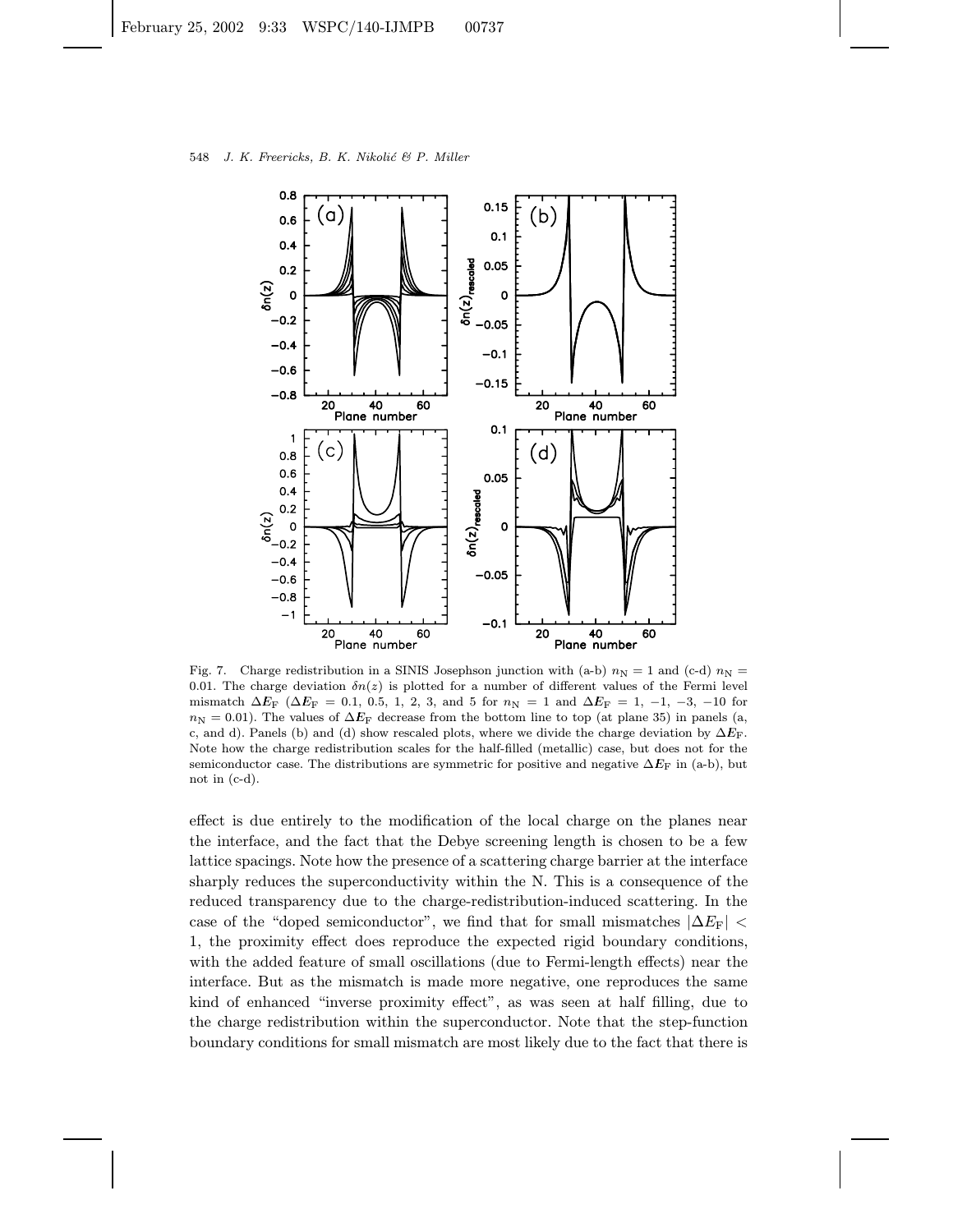

Fig. 8. Proximity effect for (a)  $n_N = 1$  and (b)  $n_N = 0.01$ . Note how, in (a), the "inverse proximity effect" first is reduced as the barrier height increases, but then the "inverse proximity effect" gets larger, as the spatially extended barrier increases in magnitude. In (b), we recover rigid boundary conditions for small mismatch (plus Fermi-length oscillations), which then disappear as the barrier gets larger. Note also how the proximity effect is sharply reduced as the barrier gets larger.

a huge Fermi-wavevector mismatch in this junction, which causes large scattering, and reduces the transparency of the junction to the point where the conditions for rigid boundary conditions hold. The appearance of the small oscillations would not be seen in a quasiclassical approach, that averages over short length scales.

Our final result is the characteristic voltage versus the junction thickness for three different Fermi level mismatches in Fig. 9. The critical current decreases monotonically with the thickness, in nearly all cases. The normal state resistance, can be enhanced dramatically for intermediate sized junctions, where the thickness is less than twice the Debye screening length. Once the thickness is greater than  $2l<sub>D</sub>$ , the resistance is virtually independent of the thickness, as expected for ballistic junctions. It is mainly this anomalous behavior at intermediate thicknesses, which leads to the nonmonotonic behavior of the characteristic voltage. When we compare  $I_cR_n$  to the SNS case, we see that for thicker junctions, the characteristic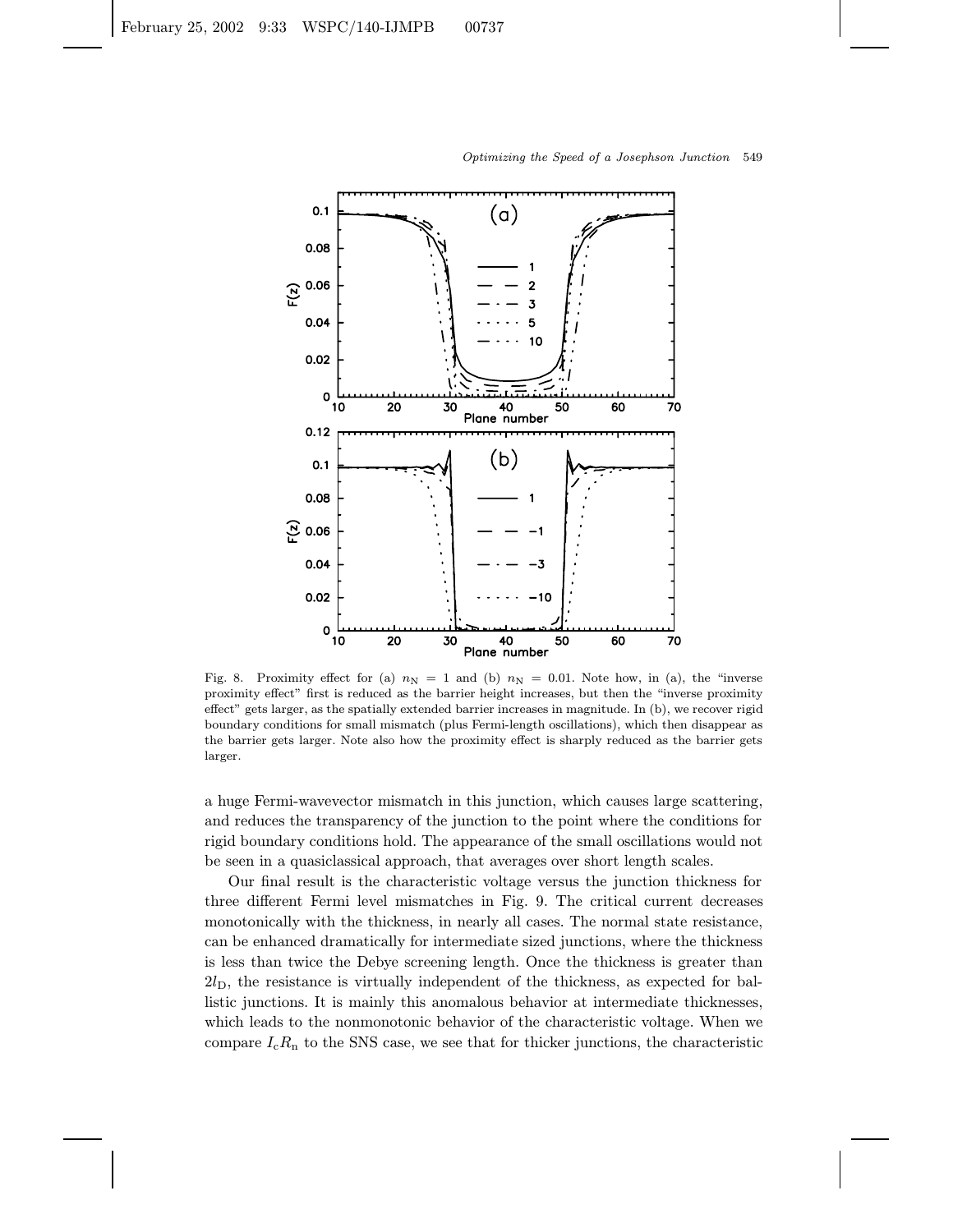

Fig. 9. Semilogarithmic plot of the characteristic voltage versus junction thickness  $L$  for ballistic SINIS junctions. The dashed line is the clean planar junction limit. Note how the characteristic voltage is suppressed dramatically below the clean planar limit for thicker junctions, but can be enhanced when the junction thickness is on the order of the Debye screening length ( $\Delta E_{\rm F} = 5$ and  $N_B = 3$ ). Note that a small barrier  $\Delta E_F = 1$  does not change much from the case with no Fermi-level mismatch.

voltage is sharply reduced when there is additional scattering due to a screeneddipole layer. This arises mainly from the fact that the critical current is reduced more rapidly with thickness for thicker junctions. But, surprisingly, there is an intermediate regime, of relatively thin junctions (similar to grain-boundary junctions in high- $T_c$ ), where the characteristic voltage can be enhanced by the charge redistribution ( $\Delta E_{\rm F} = 5$  and  $N_{\rm B} = 3$ ).

We find that when a screened dipole layer develops at a SN interface due to Fermi-level mismatch, it usually produces a sharp reduction in the characteristic voltage, because the critical current is reduced much more than the normal-state resistance (because of the large reduction of the proximity effect due to the scattering from the extended charge barrier). This is clearly not advantageous for digital electronics applications (or for power applications in multigrain high- $T_c$  tapes). It appears that junction qualities should be improved if the Fermi-level mismatch can be reduced by an educated choice of materials used in the junctions.

#### 5. SNSNS Junctions with Enhanced  $I_cR_n$  Products

We saw in the previous section that if we allow charge to redistribute due to a Fermi level mismatch, then it usually has a deleterious effect on the characteristic voltage. If we recall that the critical current (of a SNS junction) is determined by the maximal phase gradient that the weakest plane can sustain, and that the normal state resistance is dominated by the Sharvin resistance in clean systems, then one way to enhance the characteristic voltage is to improve the superconductivity within the central planes of the barrier, while maintaining quantum coherence throughout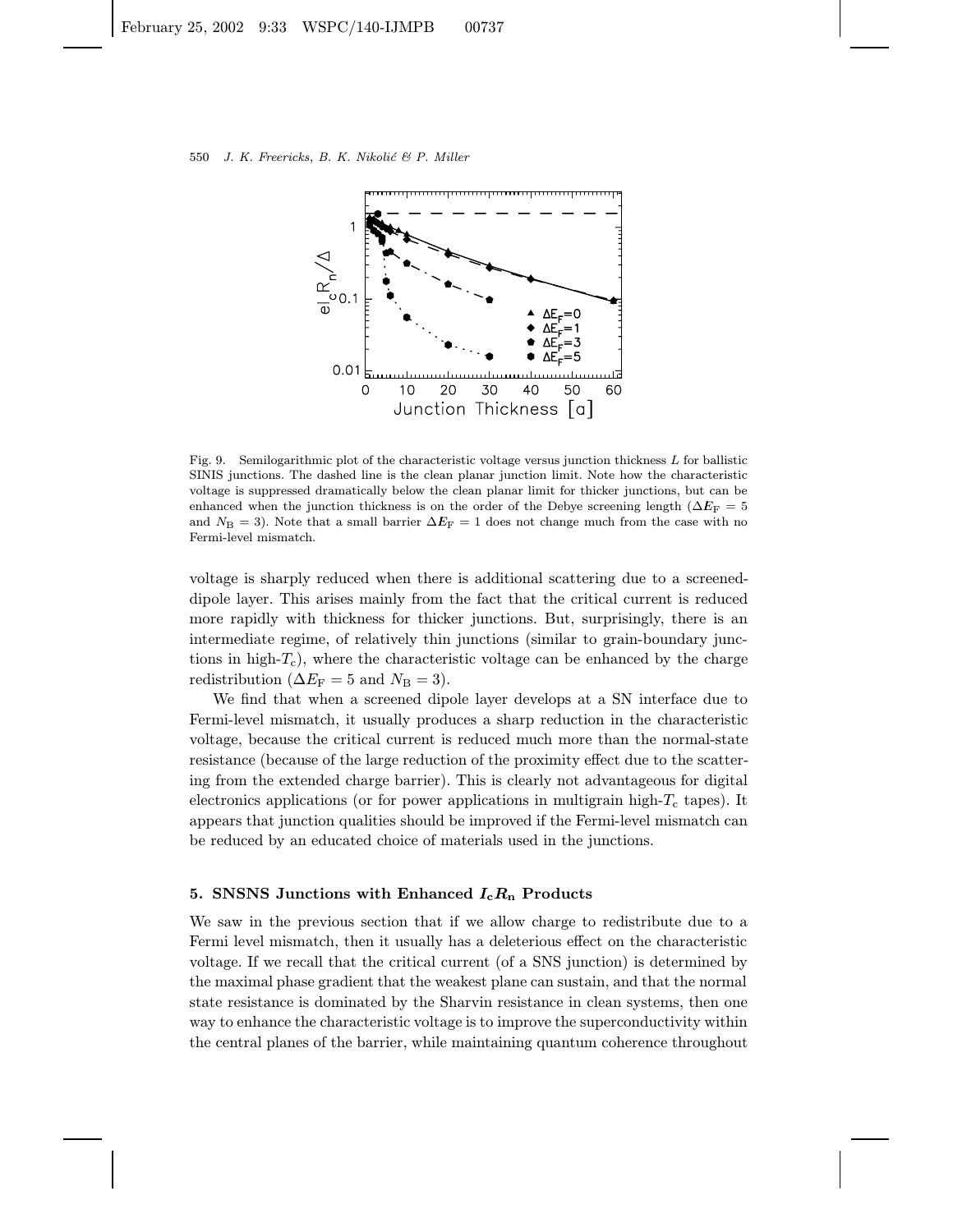

Fig. 10. Proximity effect for a SNSNS junction (solid line), where the central 6 planes of a SNS junction (with  $N_B = 20$ ) are replaced by S planes compared to the proximity effect in the SNS junction (dashed line). Note how the proximity effect is sharply enhanced within the central S part of the junction due to the enhanced superconductivity in that region. This enhancement leads to a significantly enhanced  $I_c$  (in fact, the ratio of the enhanced  $I_cR_n$  value of about 1.7 is close to the ratio of the minimal value of  $F$  in the two junctions, which is about 1.8).

the whole junction. This motivates the consideration of SNSNS junctions, where one replaces the central planes of the N barrier with S. Recent experiments<sup>56</sup> have indicated that one can get a dramatic rise in the characteristic voltage, which has been confirmed theoretically.<sup>30</sup>

Here we will explore a simple system, where we take the 20 barrier planes and replace the middle 6 planes with S. In Fig. 10, we plot the proximity effect within this junction, and see that the proximity effect is enhanced due to the extra superconducting planes (the minimal  $F$  is about twice as large in the SNSNS junction than in the SNS junction). Because of this, the critical current is sharply enhanced, increasing by a factor of two over that of a similar SNS junction with  $L = 20a$ . Since there are additional interfaces, which will add to the scattering, the resistance will be increased too, but since it is dominated by the Sharvin contribution, it remains essentially the same. The net effect is a near doubling of the characteristic voltage to 0.775 $\Delta/e$  ( $I_cR_n = 0.461\Delta/e$  for the  $L = 20a$  SNS junction); it still remains much lower than the maximal analytic limit of  $\pi\Delta/e$ .

Even more interesting is a plot of the many-body DOS as a function of position within the SNSNS plane (see Fig. 11). The leftmost SN boundary is at plane 30, the inner NS boundary is at plane 37, the inner SN boundary at plane 44, and the rightmost NS boundary is at plane 50. One can see interesting structure in the Andreev bound states. The main peak at approximately  $\pm 0.6\Delta$  remains at about the same energy in the interior S planes and in the N. As we move into the N, away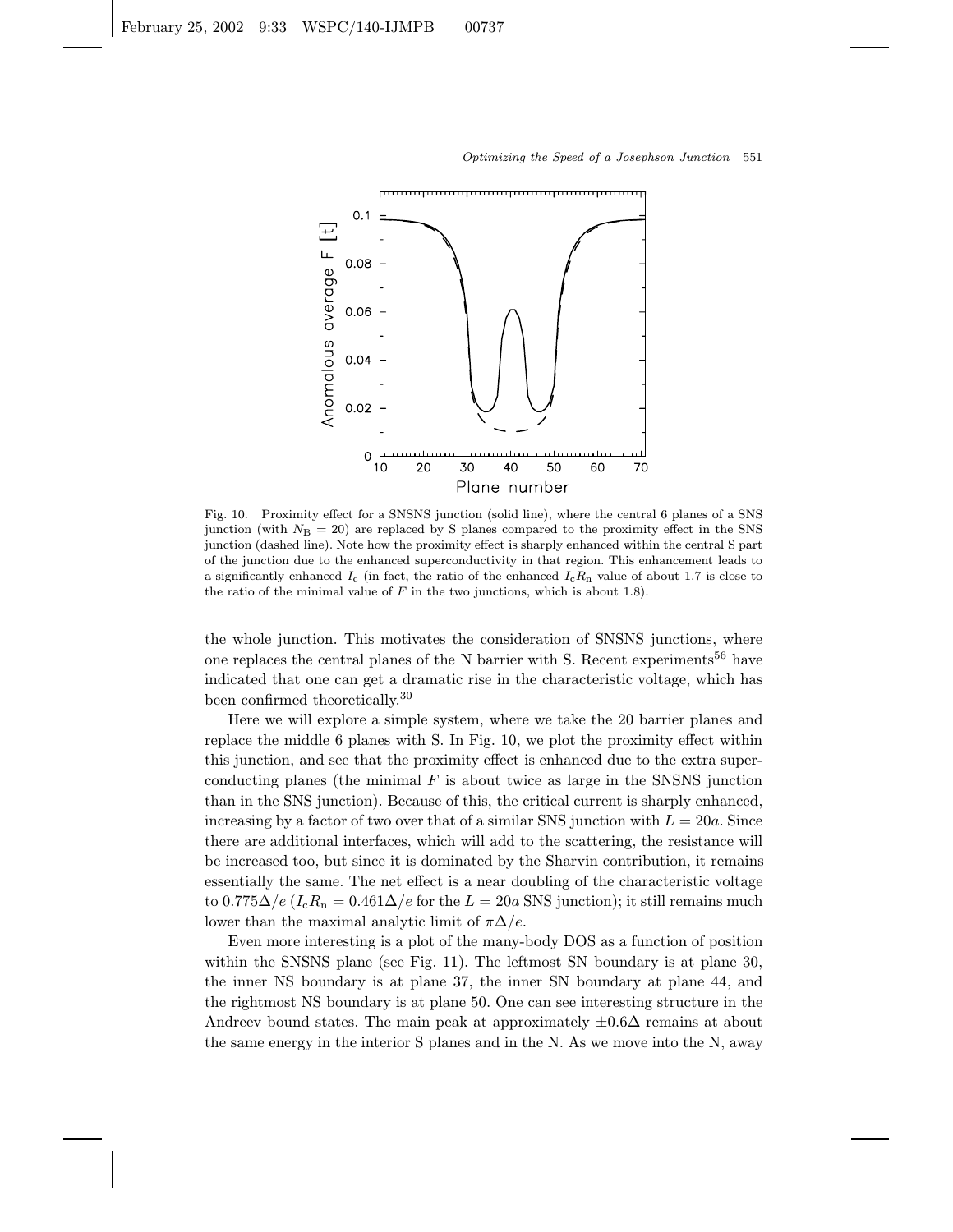

Fig. 11. Many-body density of states as a function of position in the SNSNS junction. The solid curve is at plane 40, at the center of the innermost S layers; the dashed curve is at plane 35 just inside the N metal; the chain-dotted curve is at plane 31, at the SN boundary, and the dotted line is at plane 10, approximately  $5\xi_s$  away from the SN boundary within the bulk S. Note how the main Andreev peak at 0.6∆ remains essentially unchanged within the interior of the junction (and even has some weight deep within the S). We see an additional development of spectral weight near both the minigap and near the bulk gap in the N relative to the innermost S layers. The appearance of the minigap for this junction arises from the increased  $\Delta/\mu$  scattering due to the additional two SN (NS) interfaces.

from the innermost S planes, there is a small spectral weight shift to lower energies, near the minigap in the DOS, and at about  $0.9\Delta$  where a small peak develops in the N. Note that even though the  $L = 20a$  SNS junction has no minigap, we find a sizable minigap here, because it is determined by the  $\Delta/\mu$  scattering at each of the (now four) SN interfaces. As we move deep into the superconductor (approximately  $5\xi_S$  from the bulk SN interface at plane 10), we still see a remnant of the Andreev bound state peak in the superconductor at about  $0.6\Delta$ , and a recovery of the expected BCS density of states elsewhere. Similar problems have also been investigated by Lodder and coworkers.<sup>60</sup>

We see that there are complicated structures that can lead to dramatic enhancements of the characteristic voltage. In particular, replacing some of the central planes of the N barrier by S will enhance the proximity effect and thereby enhance Ic, and will also typically enhance the normal state resistance due to extra interfaces. This result has been seen already in experiment.<sup>56</sup> What is interesting, is that if the S layers are thin enough, then the general character of the ABS remain unchanged within the hybrid junction, and the net effect is an increase in the characteristic voltage of the junction. What may prove to be more problematic in these junctions is whether or not they are stable to changes in temperature, which is necessary for implementation within digital electronics.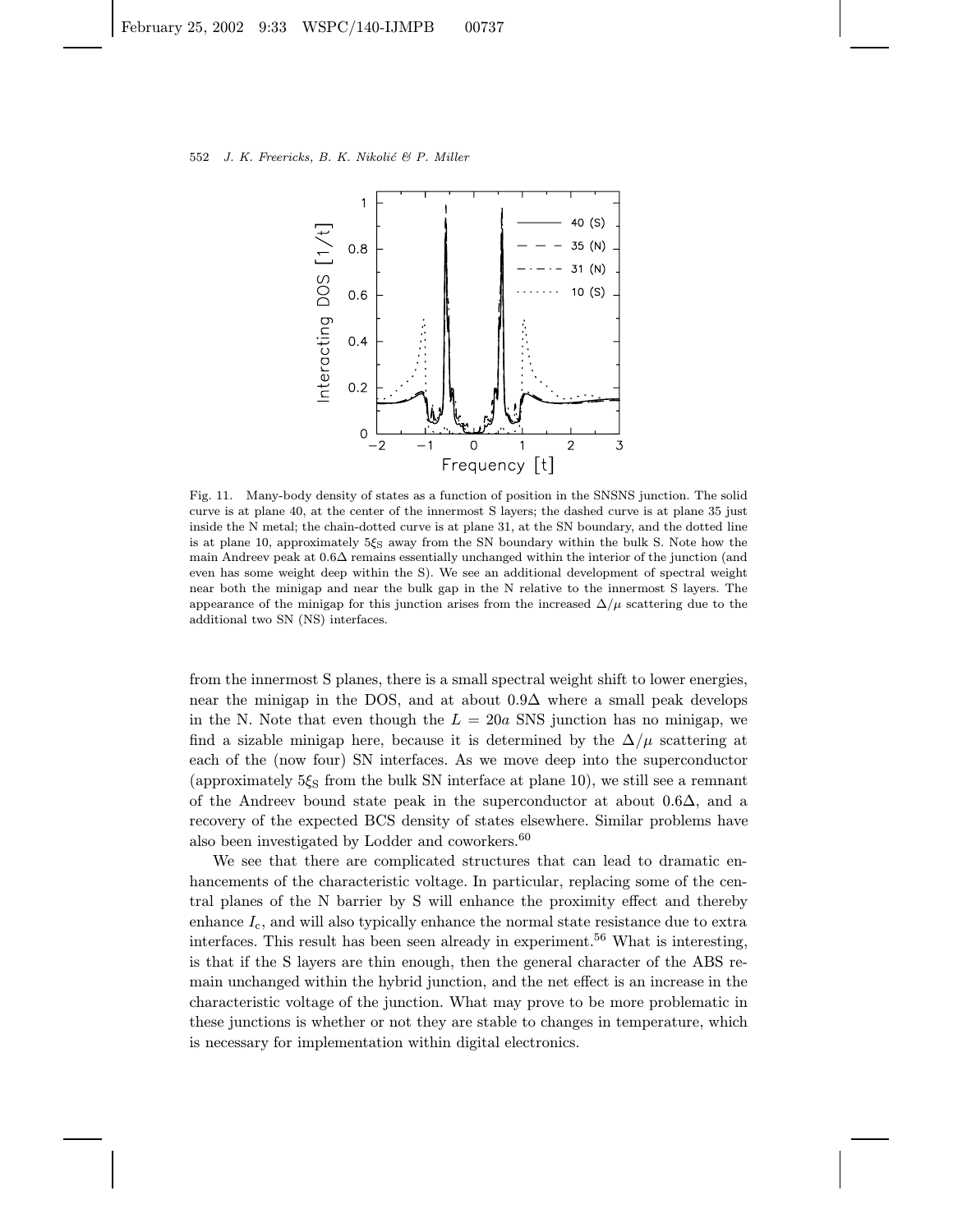#### 6. SCmS Junctions Tuned Through a Metal–Insulator Transition

The final type of junction we will consider here is quite different from the others, and has not been analyzed with quasiclassical approaches, because it lies well outside the region of validity for quasiclassics. It is a SCmS junction, where the correlated metal is described by the Falicov–Kimball model, tuned to lie close to the metal– insulator transition in the bulk. Depending on precisely where one sits in the phase diagram, one can tune the metal–insulator transition to occur either at a fixed thickness, by increasing the interaction strength, or at a fixed interaction strength, by increasing the thickness  $L$  of the barrier.<sup>31</sup>

The Falicov–Kimball model is always a non-Fermi liquid, because the presence of static disorder always creates a finite lifetime to putative quasiparticles at the Fermi surface.<sup>31</sup> Initially, this behaves like a "disordered" Fermi liquid, but as the interaction increases in strength, there is a transition in the many-body DOS to a pseudogap structure, where there is a dip at the Fermi level, followed shortly thereafter by a true gap developing at the chemical potential for  $U_{FK} > 4.9$ . If  $U_{\text{FK}} > 4.9$ , then a metal–insulator transition occurs as a function of the thickness of the barrier (since a single plane barrier  $[N_B = 1]$  is never insulating for transport perpendicular to the plane). Similarly, if we fix the barrier thickness, then there is a metal–insulator transition as a function of  $U_{\text{FK}}$ .

In Fig. 12, we first examine the proximity effect for the case where  $N_{\rm B} = 5$ , which is just slightly larger than the bulk coherence length of the S. When  $U_{\text{FK}}$  is small, the junction behaves similarly to a SNS junction, with both "inverse" and conventional proximity effects. As  $U_{\text{FK}}$  increases to larger than 6, we first see the "inverse proximity effect" reduced, with the development of small oscillations due to "Fermi-surface effects", but the most striking development is of sharp oscillations, with a large amplitude within the barrier that are tied to the SB interfaces. We believe that these oscillations arise from properties of an insulating barrier being brought in contact with a superconductor. Oscillations develop at each SB interface over a length scale on the order of  $\xi_0$ , which can interfere if the barrier is thin enough. We find that as the barrier is made thicker, the oscillations quickly die off as a function of distance from the SB interface (but the amplitude near the interface remains large).

As disorder scattering is added to the barrier of a junction, a new energy scale, called the Thouless energy<sup>61</sup>  $E_{\text{Th}}$  starts to play a role in determining properties of the junction. The Thouless energy is defined to be  $E_{\text{Th}} = \hbar \mathcal{D}/L^2$ , with  $\mathcal D$  the classical diffusion constant. One of the most important predictions of the quasiclassical approach, is that the interacting DOS develops a minigap on the order of  $E_{\text{Th}}$  near the chemical potential for a "disordered" Fermi liquid in a confined mesoscopic geometry.<sup>62</sup> This gap increases in size as the disorder increases until it reaches a maximum at some fraction of the superconducting gap, and then the dirty limit takes over. This modification of the DOS in the normal metal, from essentially constant, to possessing a low-energy "minigap" is one of the most interesting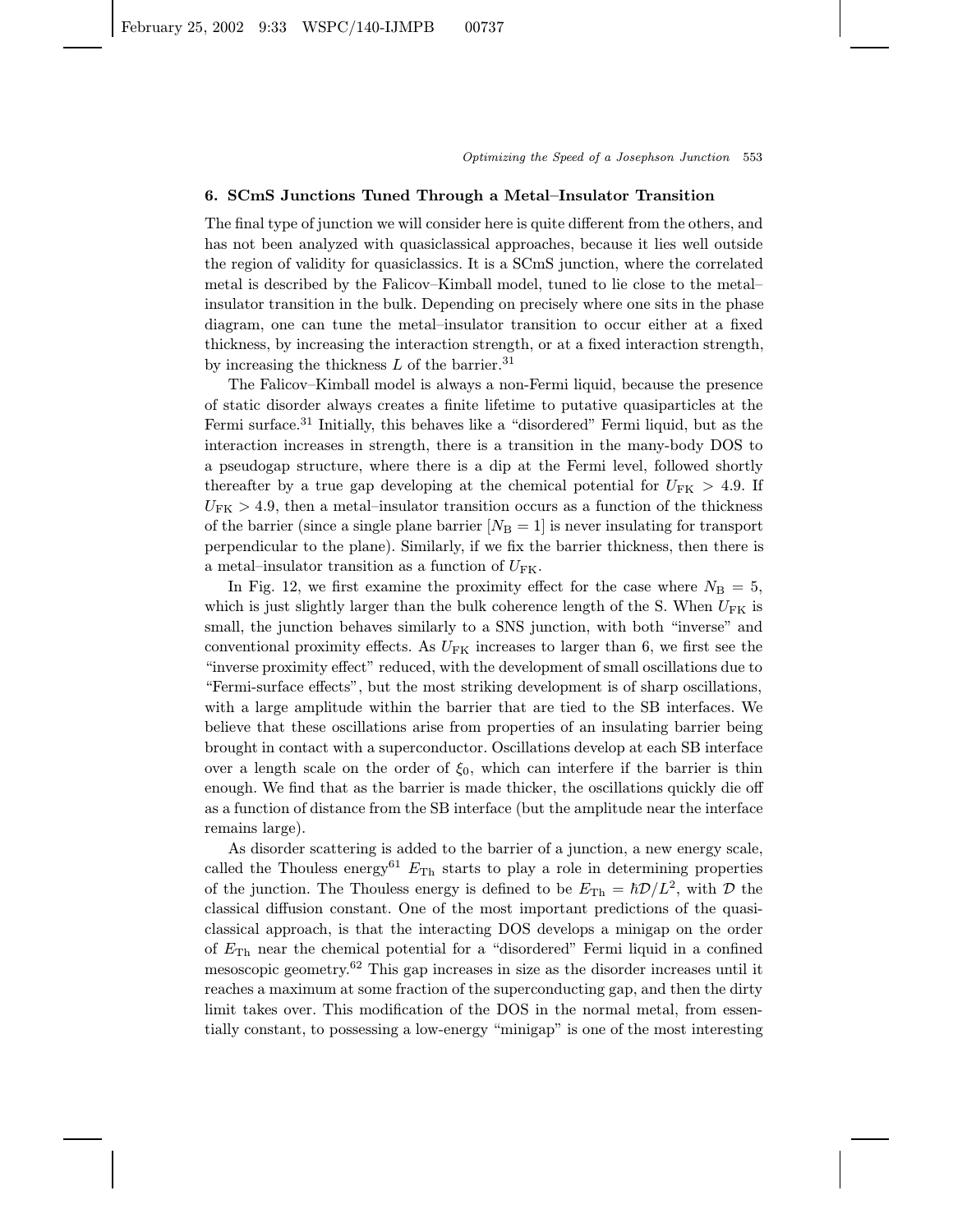

Fig. 12. Proximity effect for a SCmS junction with  $L = 5a$ . Note how the shape of the anomalous average smoothly changes from that of a SNS junction, with a large "inverse proximity effect", to that of a SI interface, with a relatively flat F in the superconductor (plus small oscillations). The interesting result is the large amplitude oscillation occurring within the barrier, which dies off in a length scale on the order of  $\xi_0$ . The curves alternate from solid and dashed lines for  $U_{\text{FK}} = 1$ , 2, 3, 4, 5, 6, 7, 8, 10.

consequences of the proximity effect, when analyzed in a quasiclassical approach (especially its evolution with increasing disorder $63$ ).

The behavior in a Cm is quite different. We plot in Fig. 13 the many-body DOS at the central plane of a  $L = 10a$  SCmS junction (i.e., for the plane at the center of the barrier), for values of  $U_{\text{FK}}$  ranging from 0.1 to 2. When  $U_{\text{FK}} = 0$ , a minigap appears in the DOS as seen in Fig. 5. As scattering is introduced, the minigap shrinks, eventually disappearing and becoming a pseudogap as  $U_{FK}$  increases. For small  $U_{\text{FK}}$  we see the characteristic development of a minigap at low energy, but we see another energy scale enters as well at about five times the minigap, where a "soft" pseudogap appears. As  $U_{FK}$  increases further, this picture evolves, with the gaps remaining intact, but narrowing, until a critical value of  $U_{\text{FK}} \approx 0.8$  is reached, and the minigap disappears. The DOS continues to fill in at low energies, with the remnants of a pseudogap remaining until  $U_{\text{FK}}$  becomes large enough that the DOS loses all low-energy structure. Note further, that as the scattering increases, by increasing  $U_{\text{FK}}$ , we find that the Andreev bound states, occurring just below the superconducting gap, first broaden dramatically, then get washed out of any structure as the correlations increase further. In fact, it is likely that the destruction of the minigap is occurring because of the extensive broadening of the Andreev bound states.

What is interesting, is that all of the behavior of the closing of the minigap occurs well before the pseudogap develops in the bulk many-body DOS of the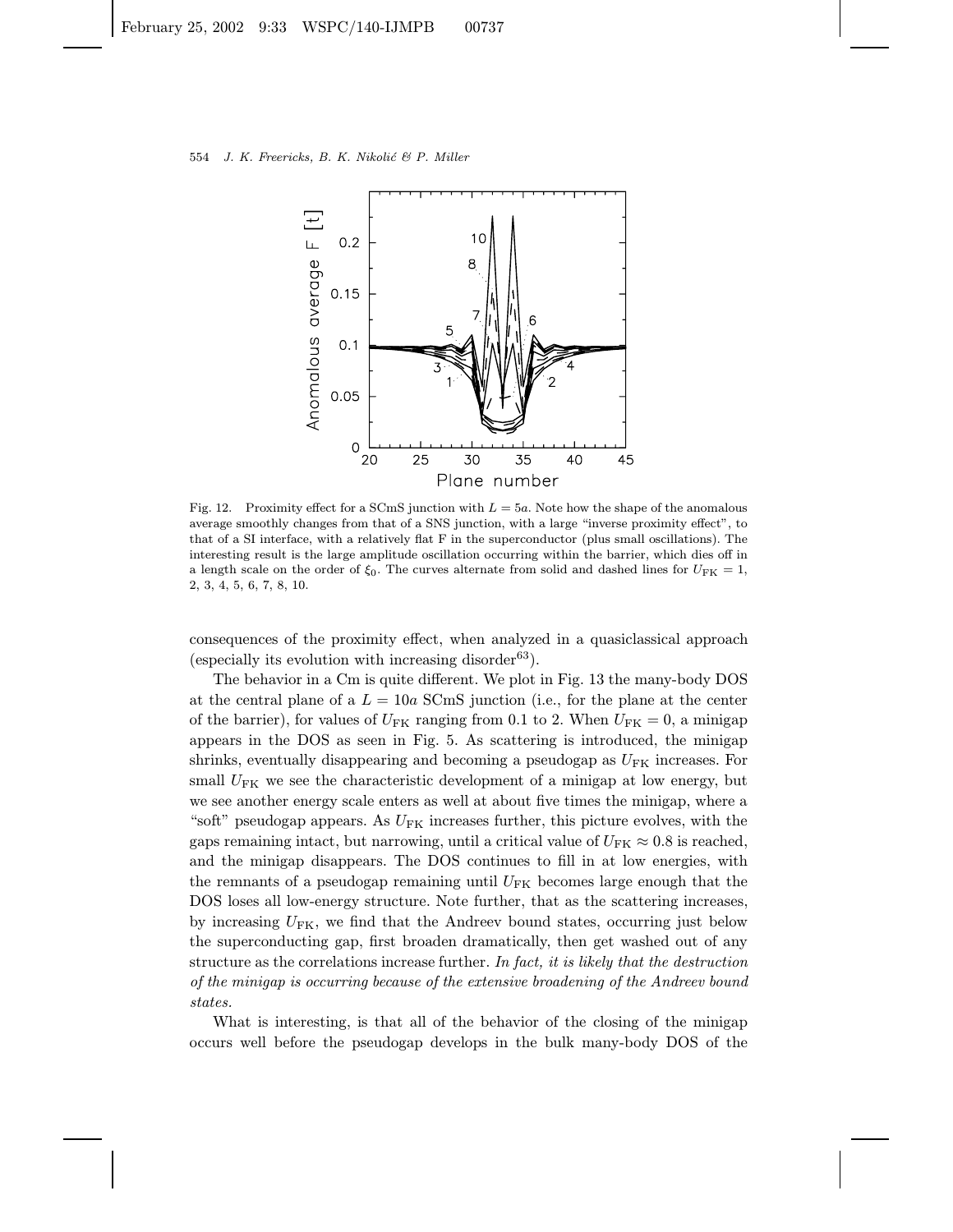

Fig. 13. Many-body density of states at the central plane of a  $L = 10a$  SCmS junction. The correlation strength  $U_{\text{FK}}$  is increased from 0.1 to 2. Note how we first see a minigap that disappears as the correlations increase and becomes a pseudogap, before vanishing entirely into a structureless, flat "background".

Falicov–Kimball model. Another surprise is that if we extract the diffusion constant from the normal-state resistance, we find that the size of the gap is much smaller than the quasiclassical prediction<sup>64</sup> of  $3.12E_{\text{Th}}$ . In addition, we found that the size of the gap does not scale inversely as  $L^2$ , as it must in the quasiclassical theory. Hence the proximity effect in a correlated metal has very different characteristics than what is seen in a disordered Fermi liquid.

We now turn to the question of optimizing the characteristic voltage of a SCmS junction. In Fig. 14, we show plots of the characteristic voltage versus  $U_{\text{FK}}$  for four different thicknesses of the barrier  $L = a, 2a, 5a,$  and  $20a$ . The dashed line is the Ambegaokar–Baratoff prediction.<sup>3</sup> A thin junction  $(L = a)$  behaves pretty much as expected.  $I_c R_n$  lies below the planar junction limit for small  $U_{FK}$  and increases modestly as the scattering increases, reaching an optimization near  $U_{\text{FK}} = 2$ . As one goes through the metal–insulator transition, the characteristic voltage saturates, and becomes independent of  $U_{\text{FK}}$ . It lies about 15% below the Ambegaokar–Baratoff prediction though, because of the "inverse proximity effect" and the averaging over an anisotropic "Fermi surface". When we double the number of planes to two, we find similar behavior at small  $U_{\text{FK}}$  with a mild optimization of  $I_cR_n$  near  $U_{\text{FK}} = 3$ , but the characteristic voltage continues to increase without any apparent bound as  $U_{\text{FK}}$  increases in the insulating regime. This is quite different from the Ambegaokar– Baratoff prediction. Of course, we expect the junctions to be hysteretic when the system is a good insulator. The behavior for the intermediate-sized junction  $L = 5a$ is the most interesting. In the metallic region, the characteristic voltage decreases monotonically with  $U_{\text{FK}}$  until we hit the metal–insulator transition. At that point  $I_c R_n$  increases by more than a factor of 2, shows a mild optimization near  $U_{FK} = 7$ ,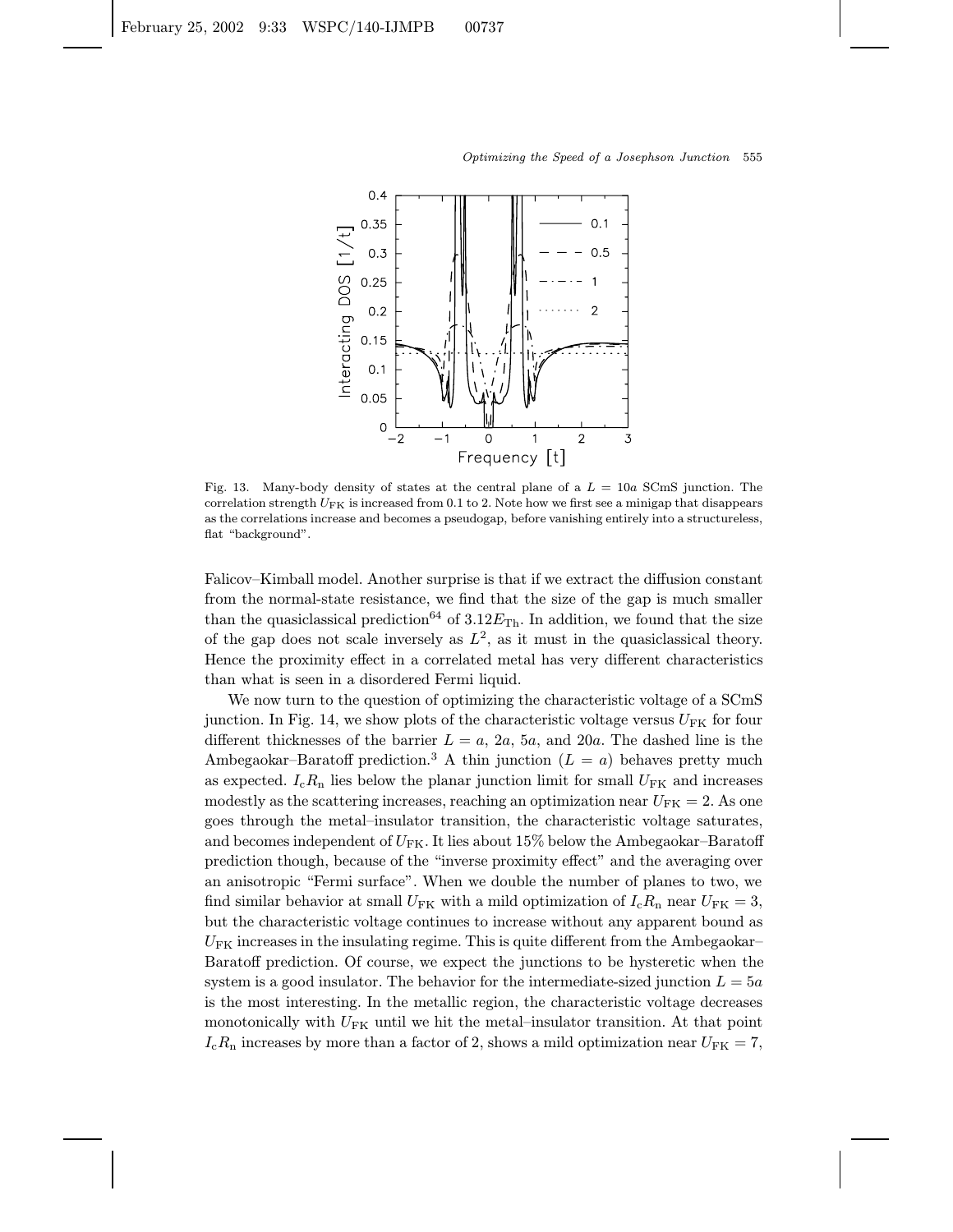and then decreases for larger  $U_{\text{FK}}$ . This illustrates the proposition that  $I_c R_n$  can be optimized near the metal–insulator transition, and be higher than the Ambegaokar– Baratoff prediction. We examine the final case of a thick junction  $L = 20a$  in panel (d). Here, the characteristic voltage decreases sharply with  $U_{\rm FK}$ , with the rate being fastest near the metal–insulator transition. We believe the very low values on the insulating side occur because the normal state resistance, being thermally activated, has strong temperature dependence even at these low temperatures, which leads to the extremely low values of the characteristic voltage.

Finally, we produce a "Thouless plot" of our data, by fixing  $U_{FK}$  and studying the characteristic voltage as a function of the barrier thickness. We consider three cases: (i)  $U_{\text{FK}} = 2$ , a strongly disordered metal; (ii)  $U_{\text{FK}} = 4$ , a pseudogap metal; and (iii)  $U_{FK} = 6$ , a correlated insulator with a small gap. A quasiclassical prediction, $2^2$  shows that the characteristic voltage smoothly changes from the Kulik–Omelyanchuk limit<sup>18</sup> to being proportional to  $E_{\text{Th}}$  for thick junctions. The crossover is a universal curve in the ratio of the Thouless energy to the superconducting gap. We plot this behavior in Fig. 15. The Thouless energy is determined by first fitting the exponential decay of the supercurrent with  $L$  to extract the barrier coherence length  $\xi_{\rm B}$ . The Thouless energy is then  $E_{\rm Th} = 2\pi k_{\rm B}T \xi_{\rm B}^2/L^2$ .

Note that both metallic curves  $(U_{FK} = 2$  and 4) fall on essentially the same curve, illustrating the "universality" of the quasiclassical prediction.<sup>22</sup> This may be a little surprising, because the pseudogap metal is clearly outside of the realm of the quasiclassical approach. The correlated insulator has a nonuniversal shape, that deviates sharply from that of the metals. The characteristic voltage is initially quite flat for thin junctions, and then is reduced sharply with thickness for thicker junctions. Because of this behavior, we expect the Josephson coupling to be very sensitive to thickness when L is larger than the crossover between the metal and the insulator (where the curve decreases sharply). In this region, the Josephson coupling can be much larger for slightly thinner barrier regions, and much smaller for slightly thicker regions. This behavior can look like pinholes, but will occur, even if the barrier is homogeneous, and has a small variation in its thickness (perhaps even as small as one monolayer). We believe this kind of behavior may occur in high- $T_c$  junctions, which have much larger spreads in their junction parameters even in well controlled fabrications runs.

We found a number of new behaviors in correlated-barrier Josephson junctions. In particular, there is an anomalous enhancement of the proximity effect at the SB interface, as the barrier is made more insulating. In addition, we found a wide variety of different characteristic voltages, with an optimization on the insulating side of the metal–insulator transition for intermediate-thickness junctions. We also saw remarkable behavior in the interacting DOS, where the quasiclassical prediction of a minigap, disappears as correlations increase, and broaden the ABS in the DOS; first the minigap is replaced by a pseudogap, and then it becomes a structureless flat background as the correlations increase further; this effect is most likely due to "lifetime" effects that broaden the Andreev bound states into wide, featureless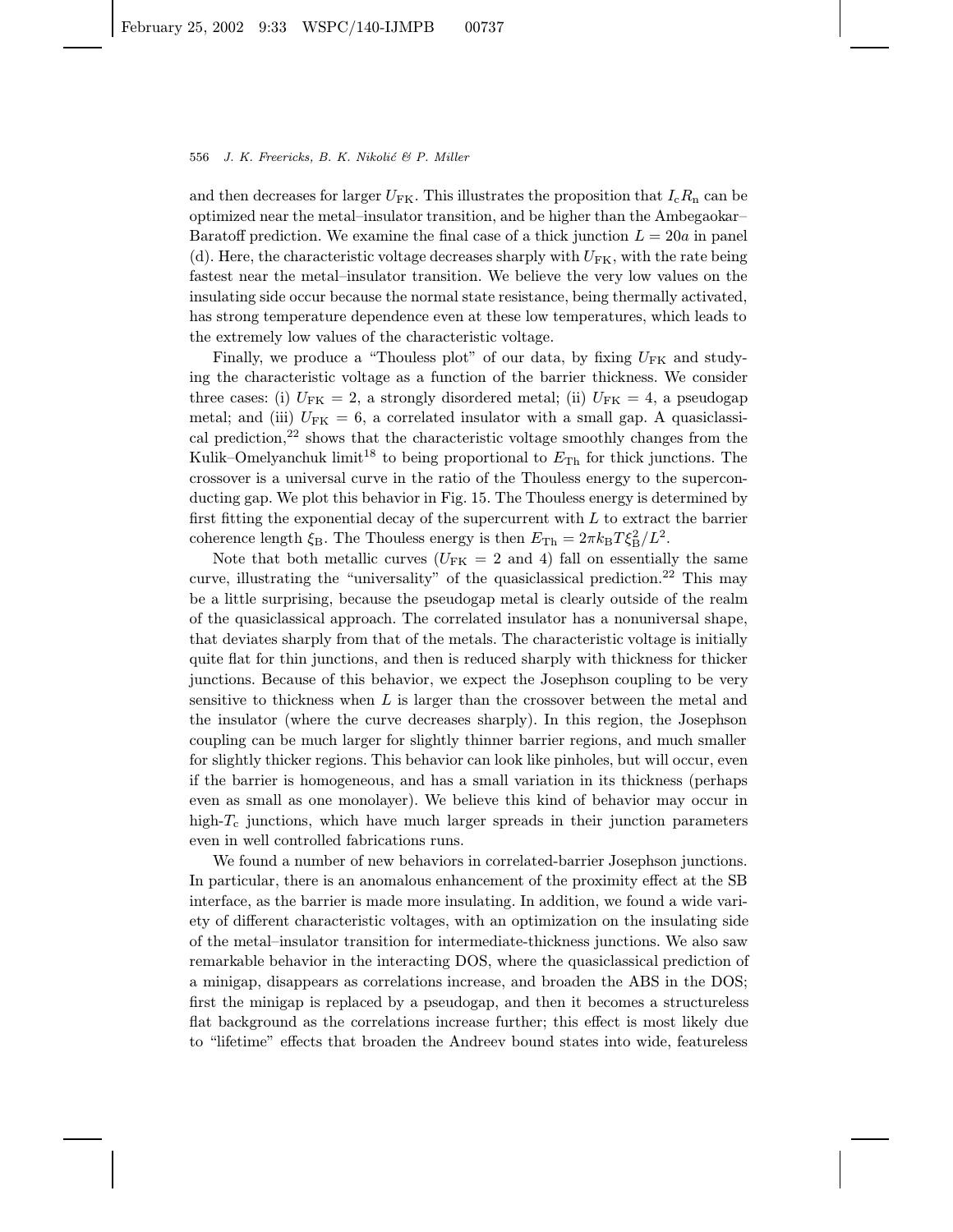

Fig. 14. Semilogarithmic plot of the characteristic voltage versus  $U_{\text{FK}}$  for four different junction thicknesses: (a)  $L = a$ ; (b)  $L = 2a$ ; (c)  $L = 5a$ ; and (d)  $L = 20a$ . The dashed line is the Ambegaokar–Baratoff prediction of  $I_cR_n = 1.57\Delta/e$ . Note how in (a) we do reproduce the Ambegaokar–Baratoff prediction of the characteristic voltage being independent of  $U_{FK}$  in the insulating regime, but the value is somewhat smaller in magnitude. In (b), we see that  $I_cR_n$  appears to increase without limit. In (c), we find an optimization, above the Ambegaokar–Baratoff prediction, just on the insulating side of the metal–insulator transition. And in (d), we find  $I_cR_n$ decreases dramatically with  $U_{\text{FK}}$ .

resonances. Finally, we found that correlated insulating barriers can have an intrinsic pinhole effect, when the thickness lies close to the critical thickness of the metal–insulator transition.

## 7. Conclusions

We have illustrated many of the novel results that can be analyzed with a new approach toward modeling Josephson junctions, that are relevant for short-coherencelength junctions with either correlated barriers, or barriers with potentials that have features on atomic length scales. In this review, we have emphasized the physical properties, since the formalism has been developed elsewhere.<sup>30,31,33</sup> We examined many different types of junctions, ranging from SNS, to SNSNS, to SINIS, to SISmIS, to SCmS. We found a number of interesting results that are not seen in the quasiclassical theory. These include (i) a sharp reduction in the characteristic volt-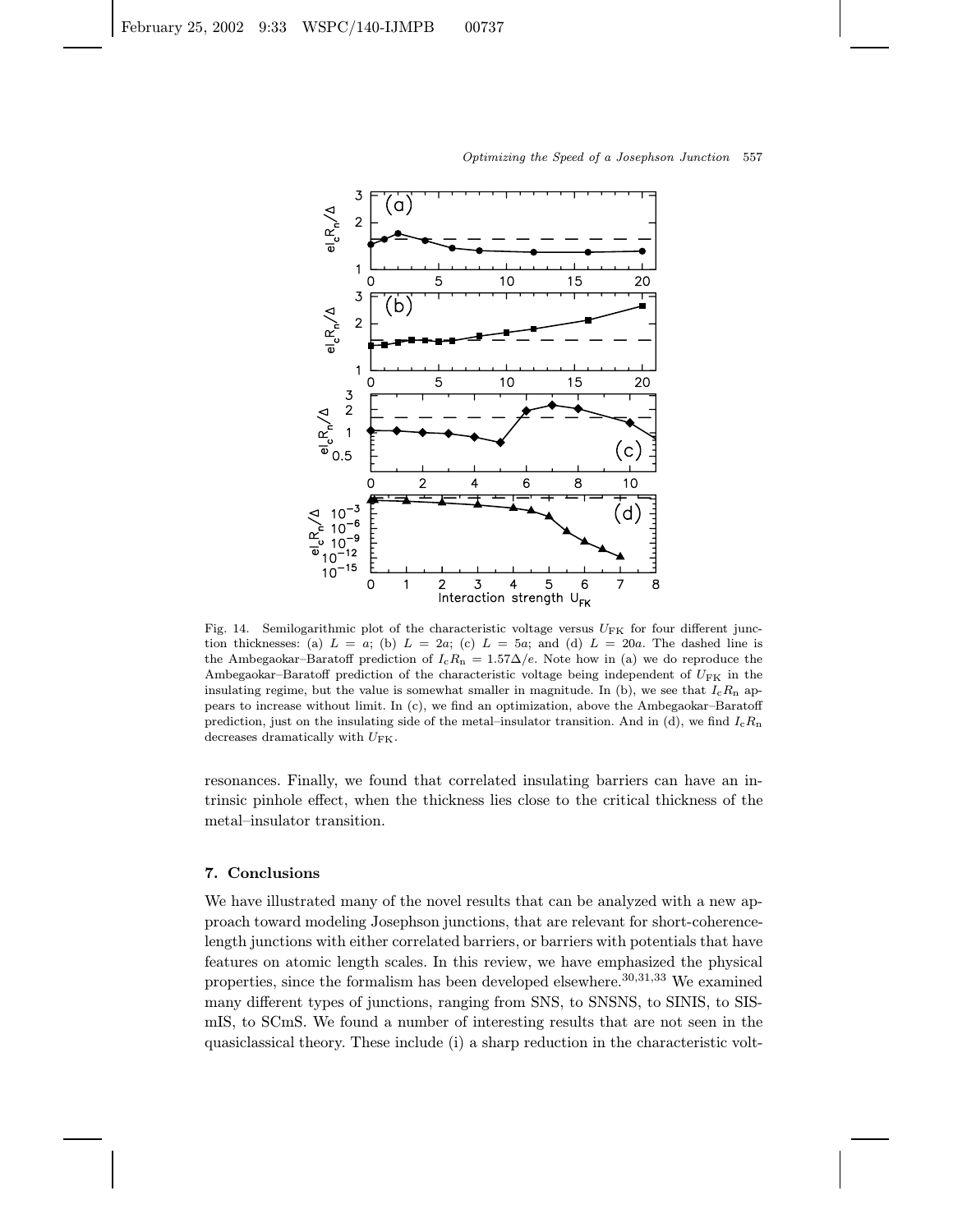

Fig. 15. Thouless plot for  $U_{\text{FK}} = 2, 4$ , and 6. The characteristic voltage is plotted against the Thouless energy. Note that both metallic cases  $(U_{FK} = 2 \text{ and } 4)$  do fall on a nearly "universal" curve, which is similar in shape to that seen in quasiclassics.<sup>22</sup> The insulating curve, however, deviates from this form, having a flat curve for thin junctions, and then a sharp decrease after the thickness-tuned metal–insulator transition. This behavior leads to the possibility of what we call an intrinsic pinhole effect.

age when a mismatch of Fermi levels causes a screened-dipole layer; (ii) a large enhancement of  $I_cR_n$  for SNSNS junctions; (iii) the disappearance of the minigap due to increased scattering in correlated barriers; (iv) an optimization of  $I_c R_n$  for a correlated insulator close to the metal–insulator transition; and (v) the prediction of an "intrinsic pinhole" effect for correlated insulating barriers due to deviations from universality in the Thouless plot. These results can explain a number of anomalous results seen in experiments on Josephson junctions ranging from ballistic SSmS junctions to high- $T_c$ -based junctions.

The use of dynamical mean field theory in modeling properties of inhomogeneous structures like Josephson junctions allows us to calculate properties of a number of systems that lie outside of the successful quasiclassical approach which include short-range potentials, correlated systems, and structures with thicknesses on the order of the Fermi length. These techniques can easily be used for other types of devices, such as hybrid superconducting and ferromagnetic structures, with potential applications to spintronics and quantum computing. In future work, we will generalize these results to allow nonequilibrium properties (such as the  $I-V$  characteristic) to be calculated, to allow unconventional pairing symmetry (like d-wave) for the superconductors for a better simulation of high- $T_c$  devices, and to allow ferromagnetic states for simulating spintronic devices.

#### Acknowledgments

We are grateful to the Office of Naval Research for funding under grant number N00014-99-1-0328. Real-axis analytic continuation calculations were partially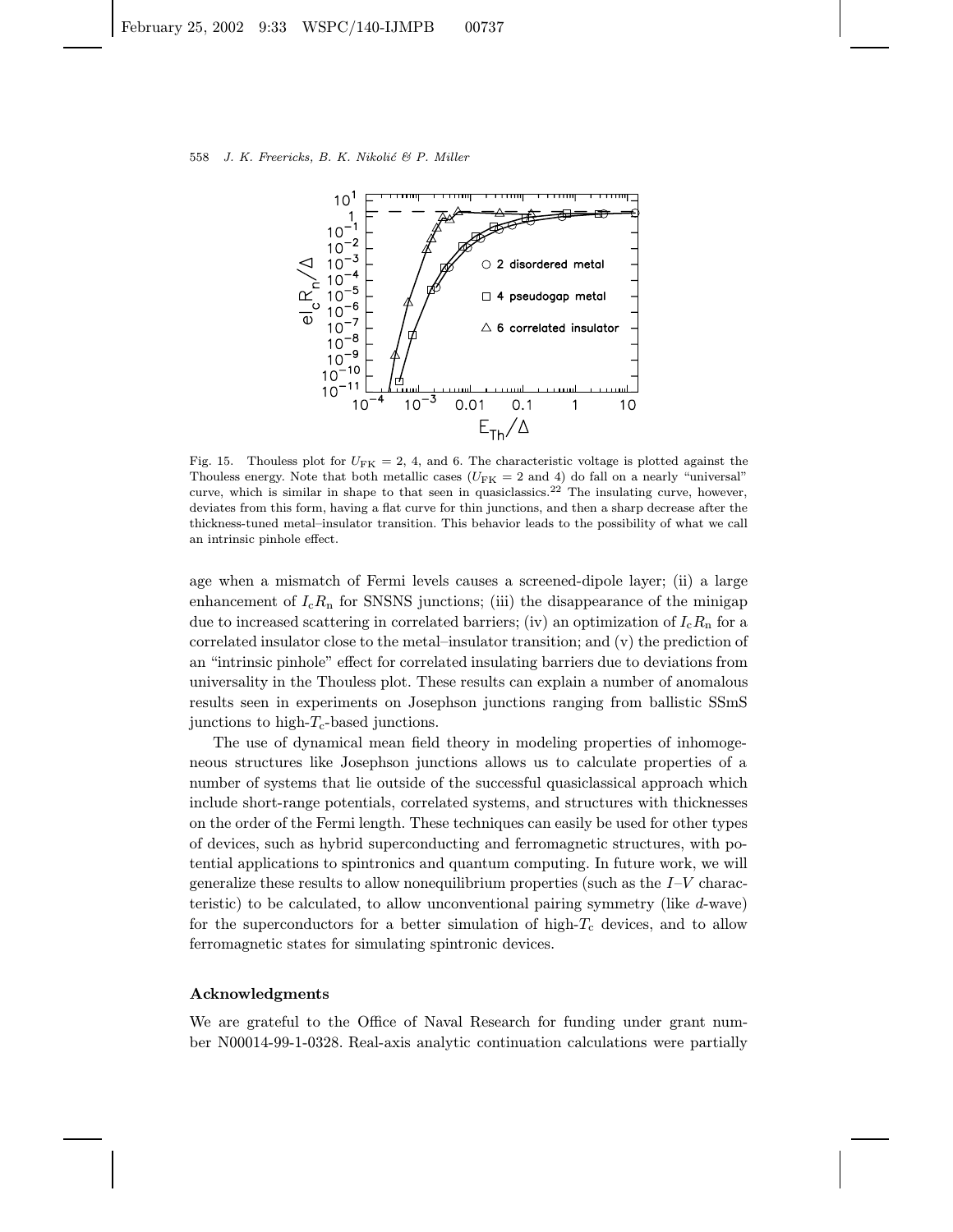supported by the National Computational Science Alliance under grant number DMR990007N (utilizing the NCSA SGI/CRAY ORIGIN 2000) and were partially supported by a grant of HPC time from the Arctic Region Supercomputer Center. We wish to acknowledge useful discussions with A. Brinkman, T. Van Duzer, L. Greene, J. Ketterson, T. Klapwijk, K. Likharev, J. Luine, J. Mannhart, I. Nevirkovets, N. Newman, I. Roshchin, J. Rowell, S. Tolpygo, and D. Van Vechten.

### References

- 1. B. D. Josephson, Phys. Lett. 1, 251 (1962).
- 2. P. W. Anderson and J. M. Rowell, Phys. Rev. Lett. 10, 230 (1963).
- 3. V. Ambegaokar and A. Baratoff, Phys. Rev. Lett. 10, 486 (1963).
- 4. A. F. Andreev, Zh. Eksp. Teor. Fiz. 46, 1823 (1964) [Sov. Phys. JETP 18, 1228 (1964)]; I. O. Kulik, Zh. Eksp. Teor. Fiz. 57, 1745 (1969) [Sov. Phys. JETP 30, 944 (1970)].
- 5. N. N. Bogoliubov, V. V. Tolmachev and D. V. Shirkov, A New Method in the Theory of Superconductivity (Consultants Bureau, New York, 1959); P. G. de Gennes, Superconductivity of Metals and Alloys (Addison-Wesley, New York, 1966).
- 6. L. P. Gor'kov, Zh. Eksp. Teor. Fiz. 34, 735 (1958) [Sov. Phys. JETP 7, 505 (1958)].
- 7. J. Bardeen, L. Cooper and J. Schrieffer, Phys. Rev. 108, 1175 (1957).
- 8. G. Eilenberger, Z. Phys. B214, 195 (1968).
- 9. K. D. Usadel, Phys. Rev. Lett. 25, 507 (1970).
- 10. K. K. Likharev, Rev. Mod. Phys. 51, 101 (1979).
- 11. See for example *IBM J. Res. Develop.* **24**, 105–264 (1980).
- 12. M. Gurvitch, M. A. Washington and H. A. Huggins, Appl. Phys. Lett. 42, 472 (1983).
- 13. G. E. Blonder, M. Tinkham and T. M. Klapwijk, Phys. Rev. B25, 4515 (1982); T. M. Klapwijk, G. E. Blonder and M. Tinkham, *Physica* **109–110B**, 1657 (1982).
- 14. O. A. Mukhanov, V. K. Semenov and K. K. Likharev, IEEE Trans. Magn. MAG-23, 759 (1987); K. K. Likharev, in Applications of Superconductivity ed. H. Weinstock (Kluwer, Dordrecht, 2000), Ch. 5.
- 15. J. G. Bednorz and K. A. Müller, Z. Phys. B64, 189 (1986).
- 16. See special issue of Superlattices and Microstruct. 25 No. 5/6 (1999).
- 17. C. W. J. Beenakker, Rev. Mod. Phys. 69, 731 (1997); C. J. Lambert and R. Raimondi, J. Phys.: Condens. Matter 10, 901 (1998).
- 18. I. O. Kulik and A. N. Omelyanchuk, Fiz. Nizk. Temp. 3, 945 (1977) [Sov. J. Low. Temp. Phys. 3, 459 (1977)].
- 19. M. Yu. Kupriyanov and V. Lukichev, Sov. J. Low Temp. Phys. 8, 526 (1982); M. Yu. Kupriyanov, A. Brinkman, A. A. Golubov, M. Siegel and H. Rogalla, Physica C 326-327, 16 (1999); A. Brinkman and A. A. Golubov, Phys. Rev. B61, 11297 (2000).
- 20. D. Averin and A. Bardas, Phys. Rev. Lett. 75, 1831 (1995); A. Bardas and D. Averin, Phys. Rev. B56, R8518 (1997).
- 21. Y. Naveh, V. Patel, D. V. Averin, K. K. Likharev and J. E. Lukens, Phys. Rev. Lett. 85, 5404 (2000).
- 22. P. Dubos, H. Courtois, F. K. Wilhelm, A. D. Zaikin and G. Schön, *Phys. Rev.* **B63**, 064502 (2001).
- 23. W. Belzig, F. K. Wilhelm, C. Bruder, G. Schön and A. D. Zaikin, Superlattices and Microstruct. 25, 1251 (1999). The limitations of the quasiclassical theories, as well as approaches which go beyond quasiclassics but within a quasiparticle picture, are reviewed in A. Altland, B. D. Simons and D. Taras-Semchuk, Adv. Phys. 49, 321  $(2000).$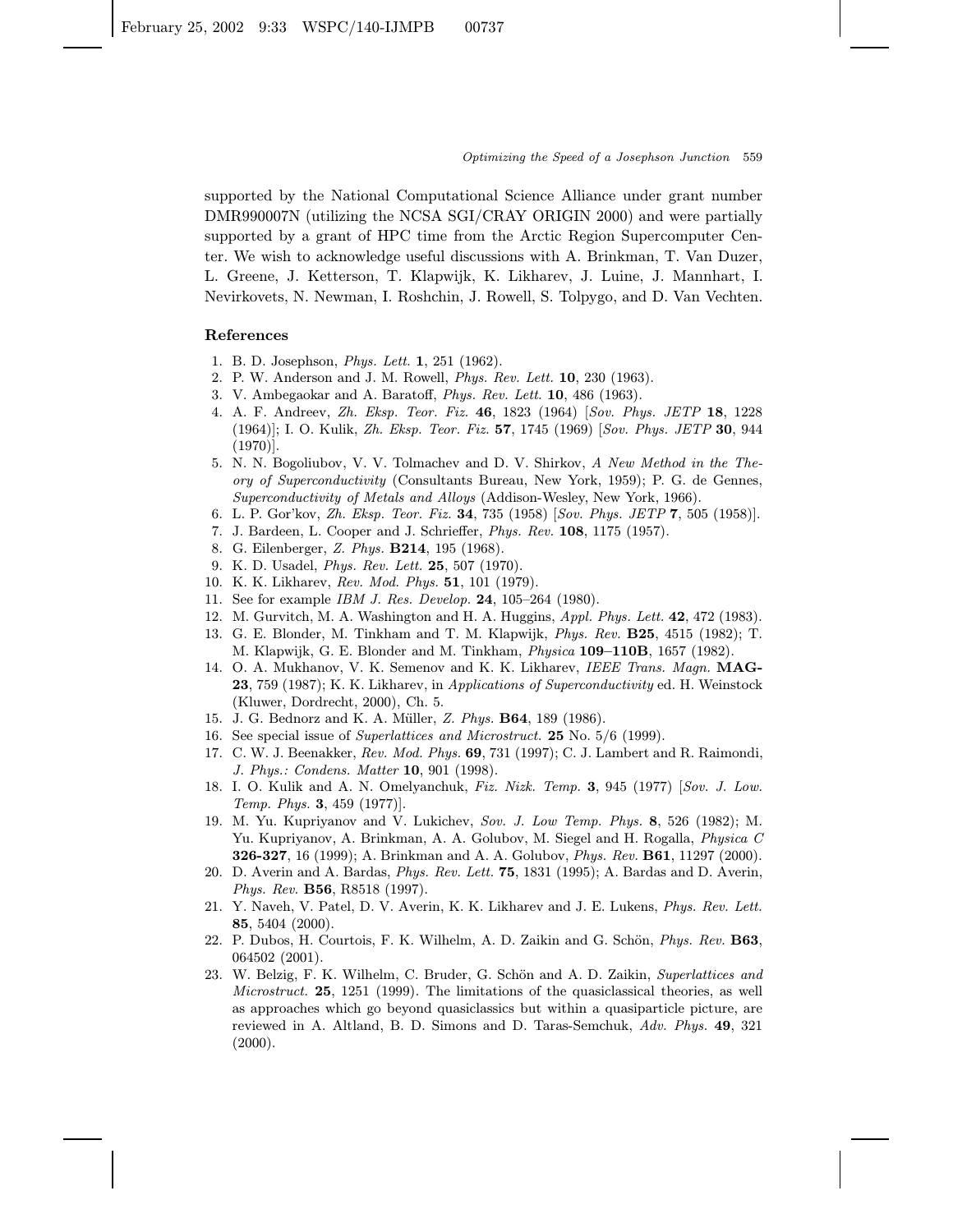- 24. K. A. Delin and A. W. Kleinsasser, Supercond. Sci. Technol. 9, 227 (1996); R. S. Decca, H. D. Drew, E. Osquiguil, B. Maiorov and J. Guimpel, Phys. Rev. Lett. 85, 3708 (2000).
- 25. C. L. Huang and T. Van Duzer, Appl. Phys. Lett. 25, 753 (1974); IEEE Trans. Magn. **MAG-11**, 766 (1975); IEEE Trans. Elec. Devices **ED-23**, 579 (1976); IEEE Trans. Magn. MAG-13, 862 (1977); A. Kastalsky, A. W. Kleinsasser, L. H. Greene, R. Bhat, F. P. Milliken and J. P. Harbison, *Phys. Rev. Lett.* 67, 3026 (1991); A. W. Kleinssaser and A. Kastalsky, Phys. Rev. B47, 8361 (1993).
- 26. A. S. Barrera and M. R. Beasley, IEEE Trans. Magnetics MAG-23, 866 (1987); A. B. Kaul, S. R. Whitely, T. Van Duzer, L. Yu, N. Newman and J. M. Rowell, Appl. Phys. Lett. 78, 99 (2001).
- 27. H. Takayanugi, T. Akazaki and J. Nitta, Phys. Rev. Lett. 75, 3533 (1995); J. P. Heida, B. J. Van Wees, T. M. Klapwijk and G. Borghs, Phys. Rev. B60, 13135 (1999); G. Bastian, Phys. Rev. B62, 9840 (2000).
- 28. W. Metzner and D. Vollhardt, Phys. Rev. Lett. 62, 324 (1989).
- 29. M. Potthoff and W. Nolting, Phys. Rev. B59, 2549 (1999).
- 30. P. Miller and J. K. Freericks, J. Phys.: Condens. Matter 13, 3187 (2001).
- 31. J. K. Freericks, B. K. Nikolić and P. Miller, *Phys. Rev.* **B64**, 054511 (2001).
- 32. B. K. Nikolić, J. K. Freericks and P. Miller *Phys. Rev. Lett.* 88 (2002) (condmat/0106612).
- 33. B. K. Nikolić, J. K. Freericks and P. Miller *Phys. Rev.* **B65** (2002) (condmat/0106175).
- 34. B. K. Nikolić, J. K. Freericks and P. Miller *Phys. Rev.* **B64**, 212507 (2001).
- 35. B. W. Maxfield and W. L. McLean, Phys. Rev. 139, A1515 (1965); T. Van Duzer and C. W. Turner, Principles of Superconductive Devices and Circuits (Elsevier, New York, 1981).
- 36. L. Yu, N. Newman and J. M. Rowell, submitted to Appl. Phys. Lett.
- 37. T. P. Orlando, E. J. McNiff, Jr., S. Foner and M. R. Beasley, Phys. Rev. B19, 4545 (1979).
- 38. C. Buzea and T. Yamashita, Sup. Sci. Tech. 14, R115 (2001).
- 39. T. K. Worthington, W. J . Gallagher and T. R. Dinger, Phys. Rev. Lett. 59, 1160 (1987); A. Kapitulnik, M. R. Beasley, C. Castellani and C. Di Castro, Phys. Rev. B37, 537 (1988).
- 40. J. Bardeen and J. L. Johnson, Phys. Rev. B5, 72 (1972).
- 41. C. Ishii, Progr. Theor. Phys. 44, 1525 (1970).
- 42. Yu. V. Sharvin, Zh. Eksp. Teor. Phys. 48, 984 (1965) [Sov. Phys. JETP 21, 655 (1965)].
- 43. F. Sols and J. Ferrer, Phys. Rev. B49, 15913 (1994).
- 44. A. Levy Yeyati, A. Martin-Rodero and F. J. García-Vidal, *Phys. Rev.* **B51**, 3743 (1995); J. C. Cuevas, A. Martin-Rodero and A. Levy-Yeyati, Phys. Rev. B54, 7366 (1996).
- 45. M. Hurd and G. Wendin, Phys. Rev. B49, 15258 (1994).
- 46. A. M. Martin and J. F. Annett, Phys. Rev. B57, 8709 (1998).
- 47. J. C. Hubbard, Proc. Royal Soc. London, Ser. A276, 238 (1963).
- 48. J. Bardeen, Rev. Mod. Phys. 34, 667 (1962).
- 49. L. M. Falicov and J. C. Kimball, Phys. Rev. Lett. 22, 997 (1969).
- 50. Y. Nambu, Phys. Rev. 117, 648 (1960).
- 51. E. N. Economou, Green's Functions in Quantum Physics (Springer-Verlag, Berlin, 1983), Appendix B.
- 52. A. Khurana, Phys. Rev. Lett. 64, 1990 (1990).

<sup>560</sup> J. K. Freericks, B. K. Nikolić  $\mathcal{B}$  P. Miller